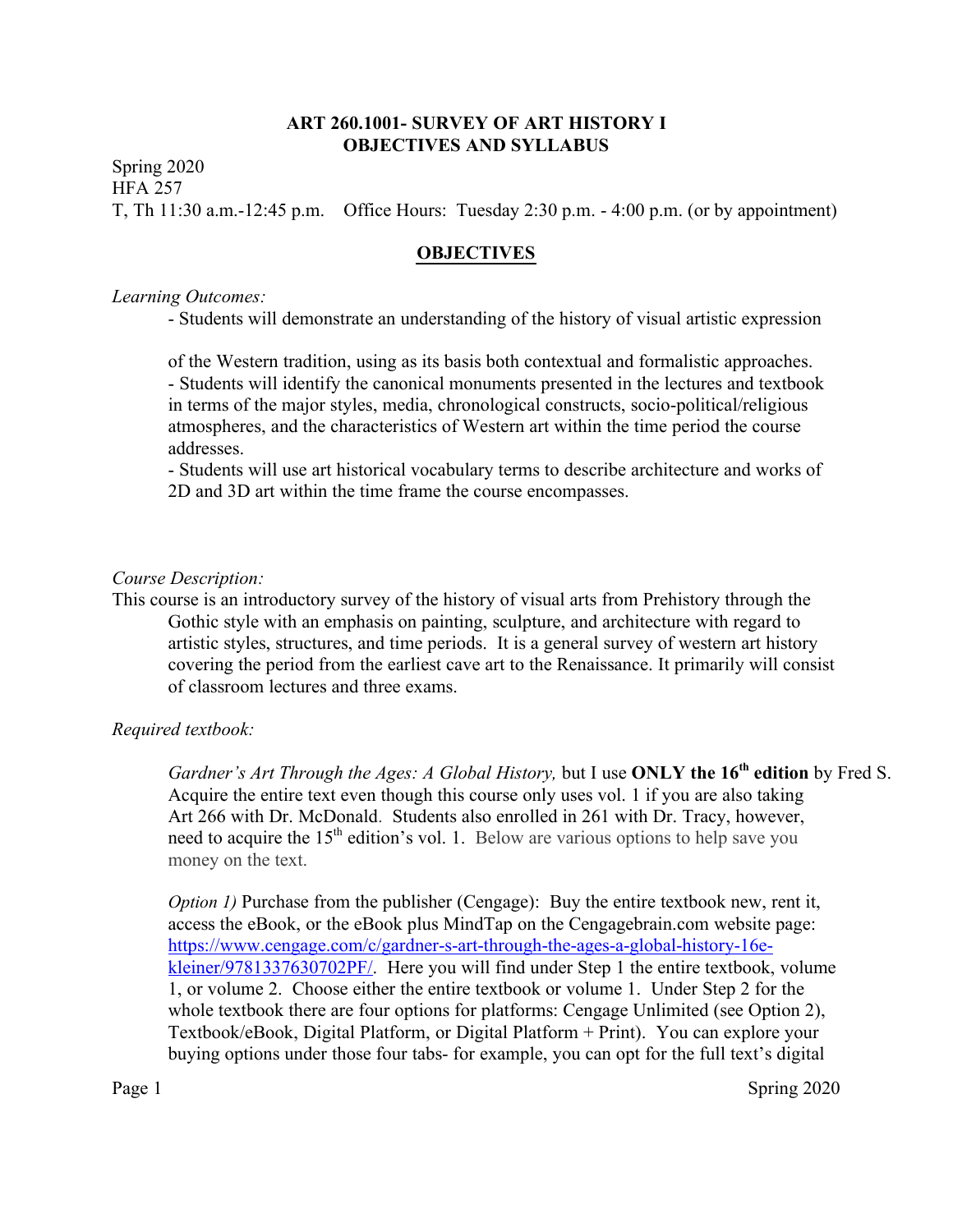MindTap tool (see description below) which contains the eBook for \$80 for six months or \$91 for twelve. If you opt for just volume 1 under Step 1, you have the choices of Cengage Unlimited, Textbook/eBook and Bundle. If this is your only art history survey course you will only need Vol. 1. Prices vary according to format and length of rental. However, if you buy the paper book from Cengage.com, you will have access for no charge to the eBook for up to two weeks until your book arrives. You will need to get information on how to register your course confirmation for digital content (see below under Option 2), which is also available under Module 1 in WebCampus.

*Option 2*) Digital version for 4 months, 12 months, or 24 months: The Cengage Unlimited subscription is offered by the text's publisher for one price (\$119.99 for one 4 month term, \$179.99 for 12 months' access, or \$239.99 for 24 months) so you could have digital access to the entire text (not just vol. 1 or 2) but *also* all 22,000 Cengage texts (this is just for the entire first semester that you purchase it, however). If you plan to take Art 266 within 12 months, a \$179.99 purchase is valid for that course because the surveys are considered one multi-term course by the publisher. Your purchase includes access to MindTap for no extra cost. For an additional \$7.99, you may rent from the Cengage.com website a print copy for each course's duration while it is active. You get "tokens" that are associated with your account that are linked to your email address you may apply to the 12 months of access so ALWAYS use the same email address for your Cengage account in order to easily access your "tokens". To get started, go to: GetEnrolled.com. I've also included the CourseKey for this class and it is found under Module 1 on WebCampus, "For eBook/MindTap users".

*Option 3*) UNLV Bookstore for the **Paper/eBook.** The Bookstore offers the text (physical and digital). There you may rent the print book  $(\frac{2}{77} \text{ used}, \frac{111 \text{ new}}{79})$  or buy it (~\$123 used, ~\$164 new) of Vol. 1 and the eBook is ~\$56 to rent for 180 days or  $\sim$ \$104 to buy. While it says the physical textbook is required and the others are recommended, use your judgment in choosing only ONE format of the text- there are many choices so choose whichever platform suits your needs. They are all the same content, just different platforms. Use this link to go online with the UNLV Bookstore: https://unlv.bncollege.com/shop/unlv/page/find-textbooks. Under Find Course Materials submit the term, department, course, and section to see the options and prices.

Finally, I have placed on reserve at Lied Library the hardcover of the textbook for your use while you obtain your preferred version of the text. It will remain on reserve throughout the semester, with a two-hour checkout period. The  $16<sup>th</sup>$  edition is the very last item, no. 7, so scroll down to it to find it.

What is MindTap? MindTap take notes within the eBook with EverNote. You may also print content by copying and pasting it into a Word document, view zoomable versions of over 1,600 images, watch ~300 videos, do exercises and take quizzes, use self-study tools, a glossary, an audio pronunciation guide, image and vocabulary flashcards (you can create your own, too), create notes, YouTube playlists, and more. There is also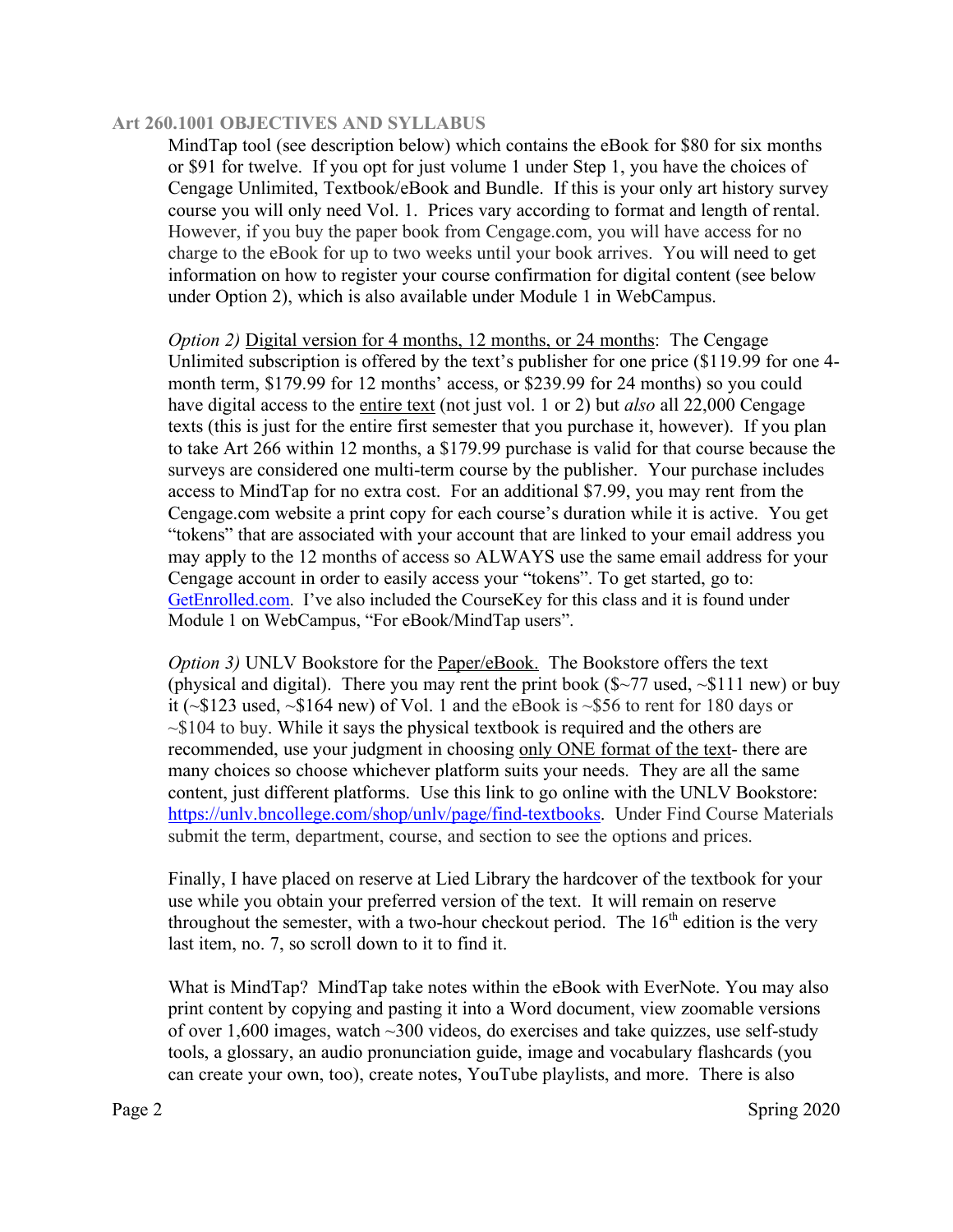Google Earth coordinates, timelines, and more. You may access MindTap via laptop, desktop, iPhone, Apple Watch, iPad (with IOS 11 or higher), and Android tablets/phones with OS 6.0 or later. N.B.- note highlighting works in the eBook but not MindTap online and highlighting doesn't get shared between the app and online. The same is true for the bookmark function. Likewise, the speaking function where the book is read to you is also iffy.

### *Other printed materials and resources:*

The syllabus and all supplemental readings and some embedded videos which may be assigned throughout the course are available via WebCampus. The on-line digital image library, ARTstor, is also available for study purposes. See pages 9-11 for details on how to access and use it.

### *Attendance and breaks during class:*

There are no official absences from any university class. Registration in a course obligates the student to be regular and punctual in class attendance. Attending class is crucial in order for the student to grasp the material and have the opportunity to pose questions. The lectures do not strictly follow the text, but often expand on that information. The material is visual and is dealt with in specific detail and with the concomitant historical background. This is not something that students effectively acquire on their own without attending class on a regular basis. Therefore, students are **strongly** urged to attend every class and attendance shall be taken for each class period. However, I permit up to three absences per person for the semester because it is understood that sometimes events occur that understandably prevent perfect attendance, such as illnesses and flat tires. But, note that **more than 3** absences (regardless of their necessity) will adversely affect one's course grade by the **dropping of half a letter grade** (e.g., a C+ for the course would become a C). I urge you not to miss a scheduled exam (see below, *Testing and the Final Exam* and *Make-up testing*).

There are no scheduled breaks during the class period. Allow yourself time to visit the facilities BEFORE class, and especially, testing commences.

### *Cells Phones and Electronic Beeping Devices and other policies:*

Cell phones ringing during class are not permitted, therefore kindly silence all cell phones, all electronic communication devices and other beeping devices BEFORE coming to class. Electronic recorders such as audio recorders are permitted, but not image capturing devices. Texting is NEVER permitted, nor is taking or making phone calls during class. ALL PHONES, etc., are expected to be shut OFF and put AWAY during exams, without exception. No non-religious head coverings (hats, caps) on heads during exams. I have a zero-tolerance policy towards cheating.

### *Testing and the Final Exam:*

Grading will be based on one exam, a midterm, and a final exam. The three exams are structured similarly and are valued at 100 points each. There are no assignments in or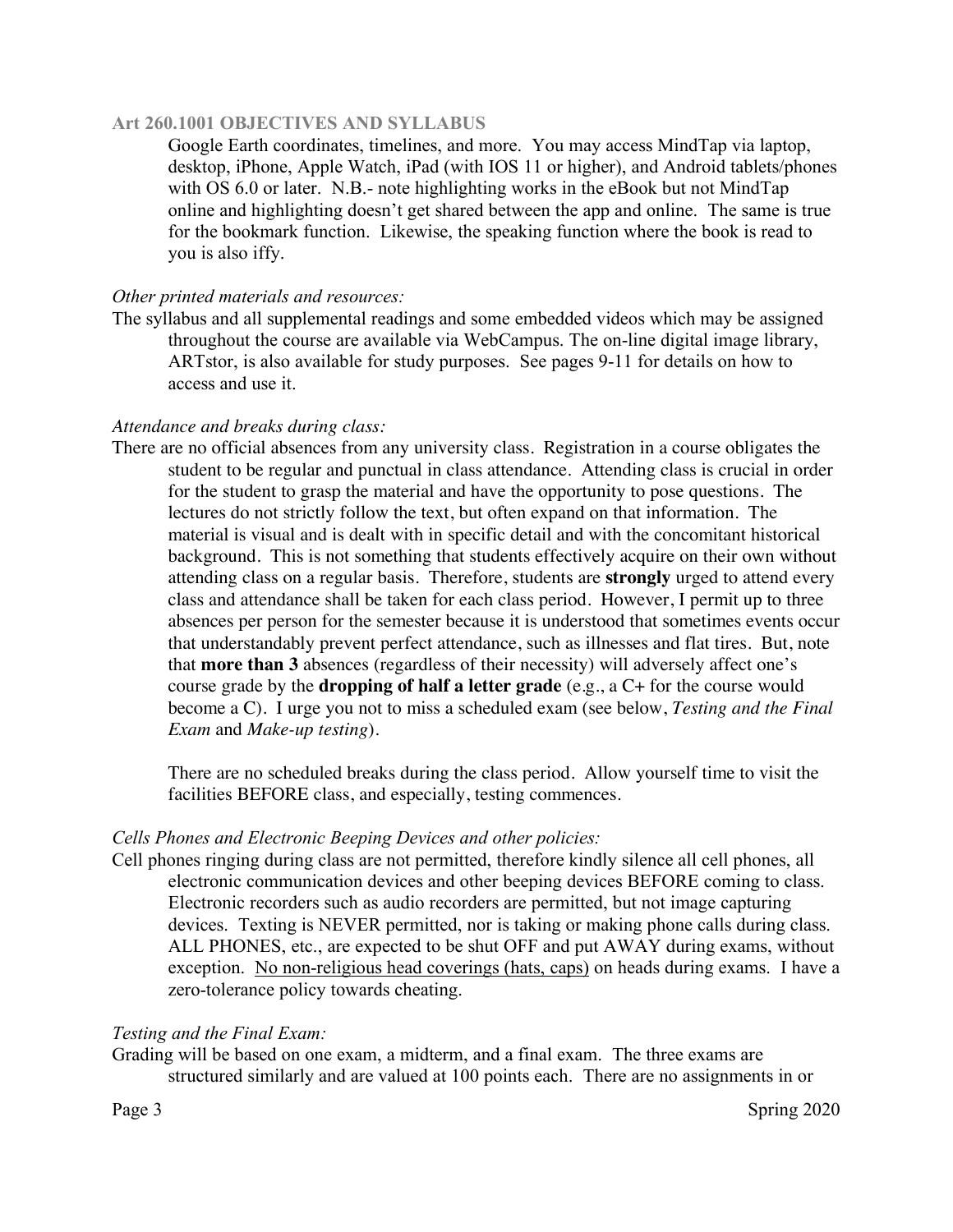out of class for points. The exams will cover the text, other supplemental readings if assigned, class lecture information, and a/v materials. The tests as well as the final exam are **NOT** comprehensive. The final will cover the material from the class period prior to the midterm through the end of instruction. Emphasis will be on the student identifying artistic monuments, associating unknown monuments with their respective styles, demonstrating their understanding of major facts, concepts and styles, and command of vocabulary. **The midterm will be given in advance of the final drop day, which is April 3**. Obtain a supply of **4 red-brown** scantrons (always get a spare) from the Student Union Information Desk, where they are free. Please do NOT use aqua scantrons. Also, bring several sharp No. 2 pencils (with erasers) on exam days. The final exam will be given in HFA 257 on **Tuesday, May 12 10:10 a.m. - 12:10 p.m.** The final is **mandatory**. Late arrivers to take exams and especially the final will be given a grace period of only 10 minutes in which to appear. If you arrive later than that, you will only be allowed to take the exam at my discretion. If you leave the classroom during an exam you will not be permitted re-entry and your test will be collected immediately.

### *Make-up testing:*

Make-up testing will be approved on a case-by-case basis. It is wisest to inform me before the exam, not after, if you are going to miss a test day. Missing a test day is discouraged.

### *Grading Policy and Grade Scale:*

The exams are all equally weighted, worth 100 points each. The grade scale is:

| $100 - 95 = A$  | $79 - 75 = C +$    |
|-----------------|--------------------|
| $94 - 90 = A$   | $74 - 70 = C$      |
| $89 - 85 = B +$ | $69 - 65 = D+$     |
| $84 - 80 = B$   | $64 - 60 = D$      |
|                 | 59 and below $=$ F |

Final grades will NOT be publicly posted nor given over the phone or by email.

### *Extra Credit*

There is **NO** extra credit offered. Please put all your energy into the required course work.

### *Food and Drink*

Please only bring water into the classroom. Food is not permitted.

#### *Course Evaluations*

During the last two weeks of instruction before finals week you will be emailed an invitation to do course evaluations on your lower division classes. Please make time in your schedule to spend a while filling them out. They provide valuable data for professors and are a way for you to share your academic experiences and give significant feedback to the University.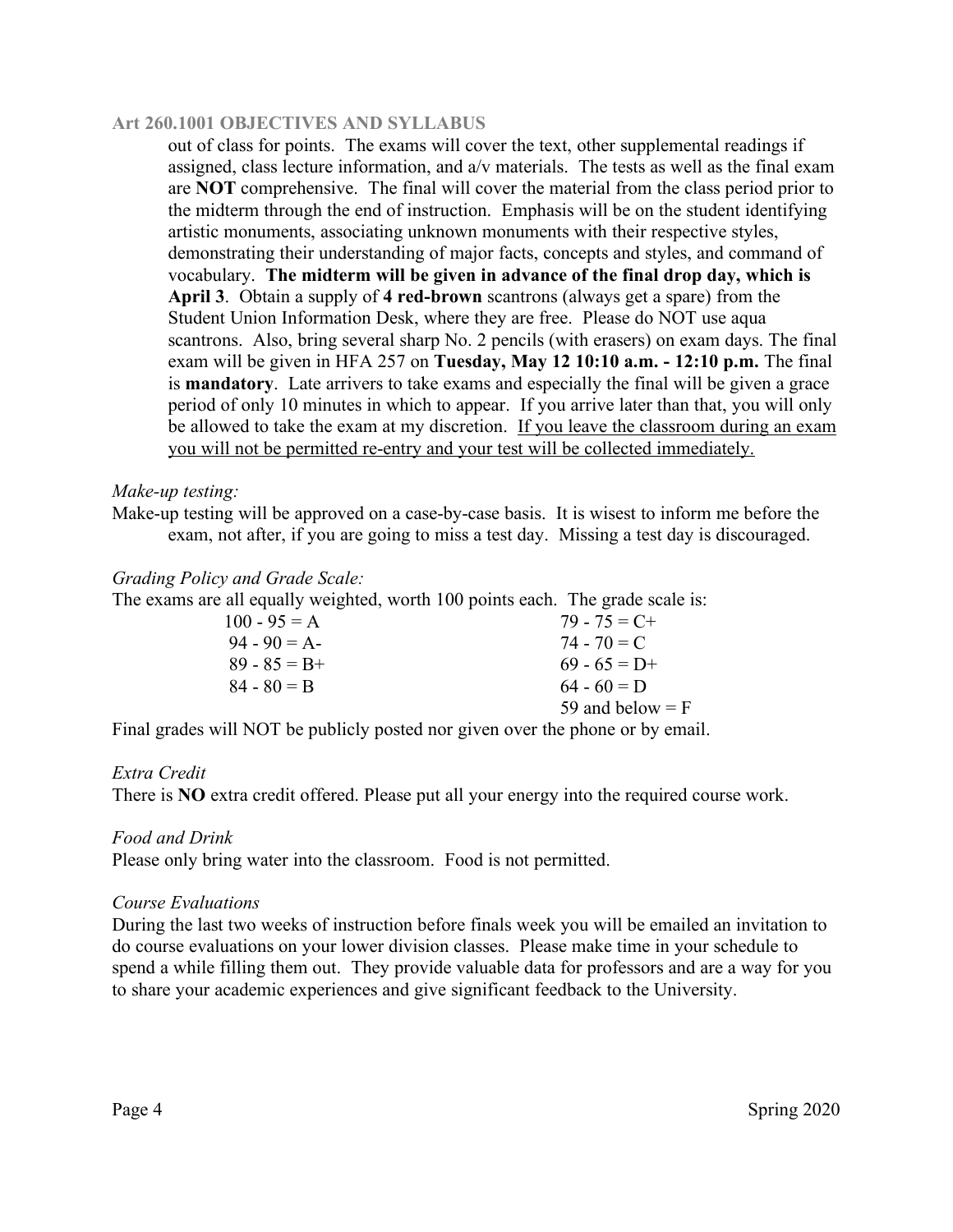# **Art 260.1001 OBJECTIVES AND SYLLABUS UNIVERSITY POLICIES**

- There are a number of important policies enforced by UNLV regarding a variety of topics. I have uploaded them under Module 1 on WebCampus for your convenience and they are also found on the menu under "Help" as "UNLV Syllabus Policies". Otherwise, go to https://www.unly.edu/about/policies/current-policies and under Executive Vice President and Provost, select Academic Year Memos then select Academic Year Memo: Syllabi Content Spring 2020 (choose the .pdf format) to view these policies, click on the URL at the end of the memo. You are responsible for reviewing and becoming familiar with them. They are designed to help you and enhance your experience here at UNLV.YOU are responsible for reviewing and becoming familiar with these policies. The Provost's Syllabi Content Spring 2020 is here:
- **Academic Misconduct-** Academic integrity is a legitimate concern for every member of the Campus community; we all share in upholding the fundamental values of honesty, trust, respect, fairness, responsibility, and professionalism. By choosing to join the UNLV community, students accept the expectations of the Student Academic Misconduct Policy, and are encouraged to always take the ethical path whenever faced with choices. Students enrolling at UNLV assume the obligation to conduct themselves in a manner compatible with UNLV's educational mission. An example of academic misconduct is plagiarism. Plagiarism is using the words or ideas of another person, from the Internet or any other source without proper citation of the sources. See the Student Conduct Code, https://www.unlv.edu/studentconduct/student-conduct.
- **Auditing Classes-** Auditing a course allows a student to continue attending the lectures and/or laboratories and discussion sessions associated with the course, but the student will not earn a grade for any component of the course. Students who audit a course receive the same educational experience as students taking the course for a grade, but will be excused from exams, assessments, and other evaluative measures that serve the primary purpose of assigning a grade.
- **Classroom Conduct** Students have a responsibility to conduct themselves in class and in the libraries in ways that do not interfere with the rights of other students to learn or of instructors to teach. Use of electronic devices such as pagers, cellular phones, or recording devices, or potentially disruptive devices or activities, are only permitted with the prior explicit consent of the instructor. The instructor may rescind permission at any time during the class. If a student does not comply with established requirements or obstructs the functioning of the class, the instructor may initiate an administrative drop of the student from the course.
- **Copyright**-- The University requires all members of the University Community to familiarize themselves with, and to follow copyright and fair use requirements. You are individually and solely responsible for violations of copyright and fair use laws. The University will neither protect nor defend you, nor assume any responsibility for employee or student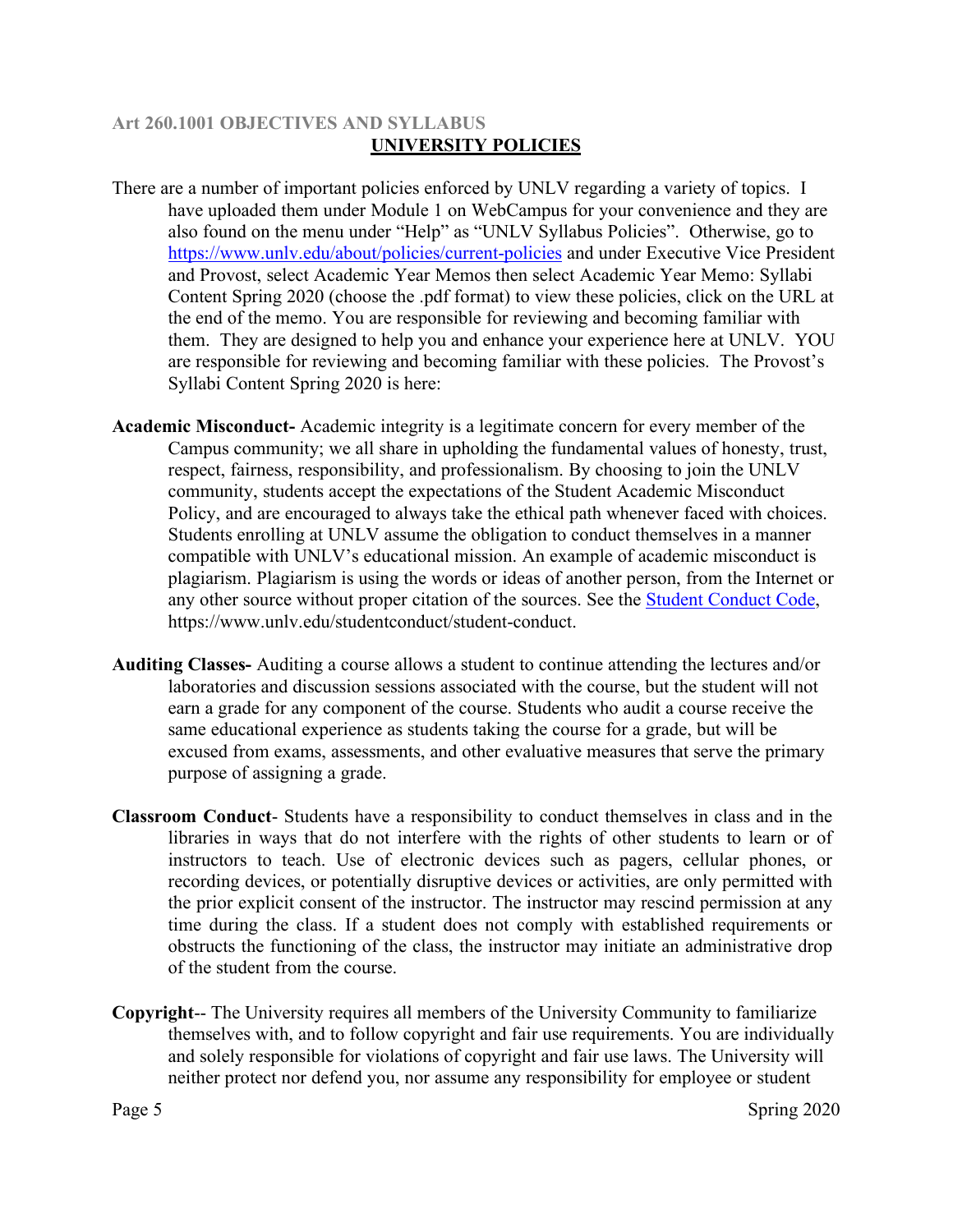violations of fair use laws. Violations of copyright laws could subject you to federal and state civil penalties and criminal liability, as well as disciplinary action under University policies. Additional copyright policy information is available at http://www.unlv.edu/provost/copyright.

**Disability Resource Center (DRC)**- The UNLV Disability Resource Center (SSC-A, Room 143, https://www.unlv.edu/drc, 702-895-0866) provides resources for students with disabilities. Students who believe that they may need academic accommodations due to injury, disability, or due to pregnancy should contact the DRC as early as possible in the academic term. A Disabilities Specialist will discuss what options may be available to you. If you are registered with the UNLV Disability Resource Center, bring your Academic Accommodation Plan from the DRC to the instructor during office hours, so that you may work together to develop strategies for implementing the accommodations to meet both your needs and the requirements of the course. Any information you provide is private and will be treated as such. To maintain the confidentiality of your request, please do not approach the instructor in front of others to discuss your accommodation needs.

- **Final Examinations** The University requires that final exams given at the end of a course occur on the date and at the time specified in the Final Exam schedule. The general schedule is typically available at the start of the semester, and the classroom locations are available approximately one month before the end of the semester. See the Final Exam Schedule, https://www.unlv.edu/registrar/calendars.
- **Identity Verification in Online Courses**-- All UNLV students must use their Campus-issued ACE ID and password to log in to WebCampus.

UNLV students enrolled in online or hybrid courses are expected to read and adhere to the Student Academic Misconduct Policy, https://www.unlv.edu/studentconduct/misconduct/policy, which defines, "acting or attempting to act as a substitute for another, or using or attempting to use a substitute, in any academic evaluation or assignment" as a form of academic misconduct. Intentionally sharing ACE login credentials with another person may be considered an attempt to use a substitute and could result in investigation and sanctions, as outlined in the Student Academic Misconduct Policy.

UNLV students enrolled in online courses are also expected to read and adhere to the Acceptable Use of Computing and Information Technology Resources Policy, https://www.it.unlv.edu/policies/acceptable-use-computing-and-informationtechnology-resources-policy, which prohibits sharing university accounts with other persons without authorization.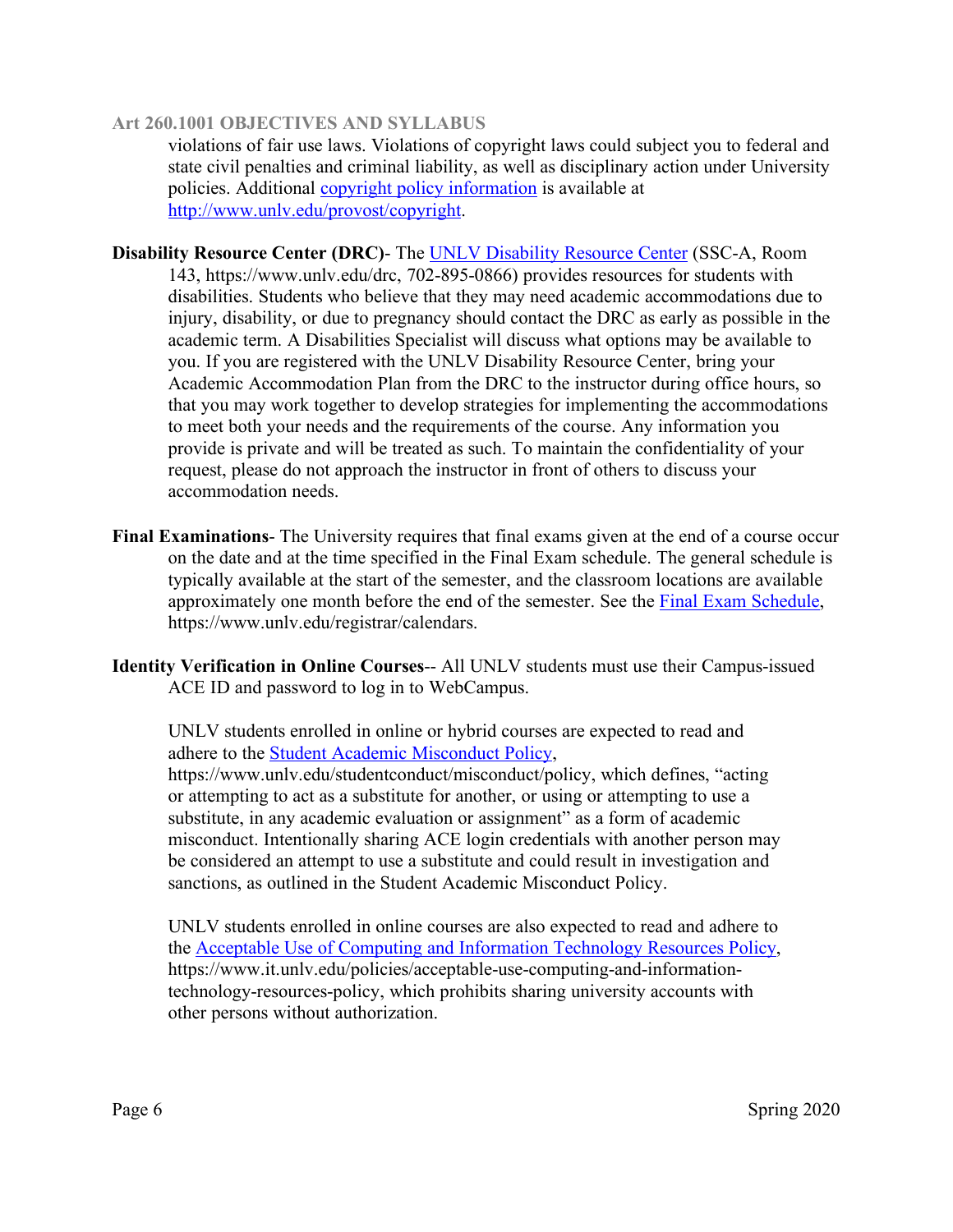To the greatest extent possible, all graded assignments and assessments in UNLV online courses should be hosted in WebCampus or another UNLV-managed platform that requires ACE login credentials for access.

- **Incomplete Grades** The grade of "I" (Incomplete) may be granted when a student has satisfactorily completed three-fourths of course work for that semester/session, but cannot complete the last part of the course for reason(s) beyond the student's control and acceptable to the instructor, and the instructor believes that the student can finish the course without repeating it. For undergraduate courses, the incomplete work must be made up before the end of the following regular semester. Graduate students receiving "I" grades in 500-, 600-, or 700-level courses have up to one calendar year to complete the work, at the discretion of the instructor. If course requirements are not completed within the period indicated, a grade of "F" will be recorded, and the student's GPA will be adjusted accordingly. Students who are fulfilling an Incomplete grade do not register for the course, but make individual arrangements with the instructor who assigned the "I" grade.
- **Library Resources**-- Librarians are available to consult with students on research needs, including developing research topics, finding information, and evaluating sources. To make an appointment with a subject expert for this class, please visit the Libraries' Research Consultation website: http://guides.library.unlv.edu/appointments/librarian. You can also ask the library staff questions via chat and text message at: http://ask.library.unlv.edu/.
- **Missed Classwork** Any student missing class, quizzes, examinations, or any other class or laboratory work because of observance of religious holidays will be given an opportunity during that semester to make up the missed work. The make-up opportunity will apply to the religious holiday absence only. It is the responsibility of the student to notify the instructor within the first 14 calendar days of the course for Fall and Spring courses (except for modular courses), or within the first 7 calendar days of the course for Summer and modular courses, of their intention to participate in religious holidays which do not fall on state holidays or periods of class recess. For additional information, please visit the Policy for Missed Work, under Registration Policies, on the Academic Policies webpage,

https://catalog.unly.edu/content.php?catoid=26&navoid=6046. In accordance with the policy approved by the Faculty Senate regarding missed class time and assignments, students who represent UNLV in any official extracurricular activity will also have the opportunity to make up assignments, provided that the student provides official written notification to the instructor no less than one week prior to the missed class(es).

The spirit and intent of the policy for missed classwork is to offer fair and equitable assessment opportunities to all students, including those representing the University in extracurricular activities. Instructors should consider, for example, that in courses which offer a "Drop one" option for the lowest assignment, quiz, or exam, assigning the student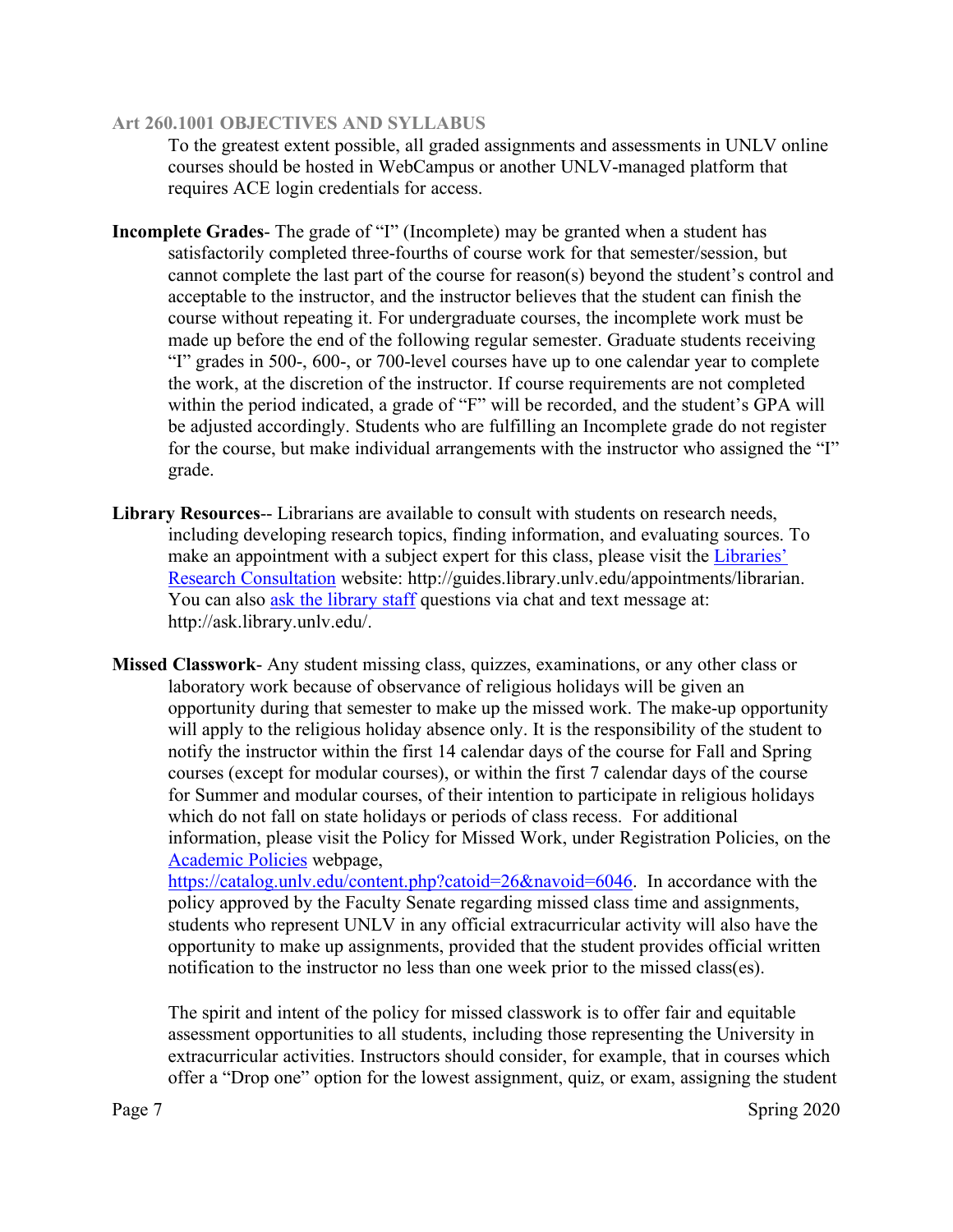a grade of zero for an excused absence for extracurricular activity is both contrary to the intent of the Faculty Senate's policy, and an infringement on the student's right to complete all work for the course.

This policy will not apply in the event that completing the assignment or administering the examination at an alternate time would impose an undue hardship on the instructor or the University that could reasonably have been avoided. There should be a good faith effort by both the instructor and the student to agree to a reasonable resolution. When disagreements regarding this policy arise, decisions can be appealed to the Department Chair/Unit Director, College/School Dean, and/or the Faculty Senate Academic Standards Committee.

For purposes of definition, extracurricular activities may include, but are not limited to: fine arts activities, competitive intercollegiate athletics, science and engineering competitions, liberal arts competitions, academic recruitment activities, and any other event or activity sanctioned by a College/School Dean, and/or by the Executive Vice President and Provost

- **Rebelmail**-- Rebelmail is UNLV's official email system for students, and by University policy, instructors and staff should only send emails to students' Rebelmail accounts. Rebelmail is one of the primary ways students receive official University communications, information about deadlines, major Campus events, and announcements. All UNLV students receive a Rebelmail account after they have been admitted to the University. Emailing within WebCampus is also acceptable.
- **Tutoring and Coaching**-- The Academic Success Center (ASC) provides tutoring, academic success coaching, and other academic assistance for all UNLV undergraduate students. For information regarding tutoring subjects, tutoring times, and other ASC programs and services, please visit the **ASC** website, https://www.unlv.edu/asc, or call 702-895-3177. The ASC building is located across from the Student Services Complex (SSC). Academic success coaching is located on the second floor of SSC A, Room 254. Drop-in tutoring is located on the second floor of the Lied Library, and on the second floor of the College of Engineering building (TBE A 207).
- **UNLV Writing Center** One-on-one or small group assistance with writing is available free of charge to UNLV students at the Writing Center, https://writingcenter.unlv.edu/, located in the Central Desert Complex, Building 3, Room 301 (CDC 3–301). Walk-in consultations are sometimes available, but students with appointments receive priority assistance. Students may make appointments in person or by calling the Center, 702-895- 3908. Students are requested to bring to their appointments their Rebel ID Card, a copy of the instructions for their assignment, and two copies of any writing they have completed on their assignment.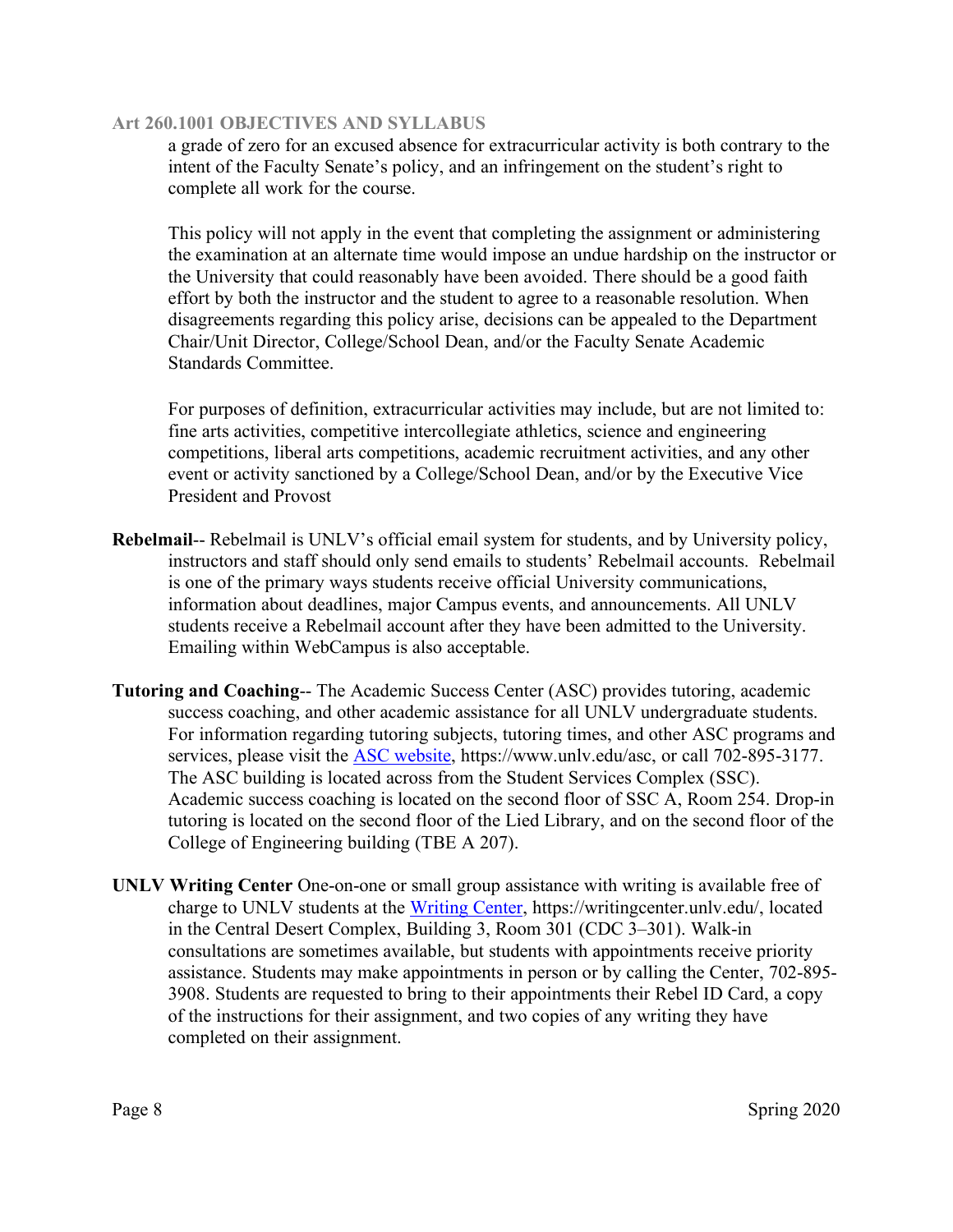# **Art 260.1001 OBJECTIVES AND SYLLABUS SYLLABUS - (This is all subject to revision)**

Read the pertinent chapter *in advance* of the class period(s) each chapter will be addressed, starting with the Introduction and Chapter 1. Skip all the Non-Western chapters, including The Islamic World. As this course mirrors the text's chapters you should be able to anticipate what chapters are next in order to be read. If you have not yet taken and passed Art 261 or 266 read the *Introduction*-*What is Art History?*

Jan. 21 **Instruction begins. Meet to go over syllabus, class objectives.**  Jan. 27 **Last day to DROP and receive 100% refund.** Feb. 17 **Presidents' Day Recess.** Feb. 25 **Test 1.** March 16-20 **Spring Break.** April 2 **Mid-term.** Apr. 3 **FINAL DROP DAY/last day to withdraw or change to audit day.** May 9 **All instruction ends.** May 12 **FINAL EXAM, Tuesday, May 12 10:10 a.m. – 12:10 p.m. in HFA 257.**

# **ARTstor DIGITAL IMAGE LIBRARY**

In Dec. 2004, the Lied Library secured a charter subscription membership of the digital image archive, ARTstor for the entire UNLV community. ARTstor is a non-profit organization created by The Andrew W. Mellon Foundation. The ARTstor Digital Image Library includes in excess of 2 million images covering art, architecture and archaeology and collections continue to grow over time. ARTstor's tools support a wide range of uses including viewing and analyzing images through features such as zooming and panning, saving groups of images online for personal or shared use, and creating and delivering presentations offline, including the ability to download images directly into PowerPoint, automatically loading the images as slides.

Any current member of the UNLV community may access the images in ARTstor by first registering for a user account on their website FROM A COMPUTER WITH A UNLV IP ADDRESS. Students may access ARTstor from off-campus computers once they are registered. The process and how to get started with ARTstor is outlined below.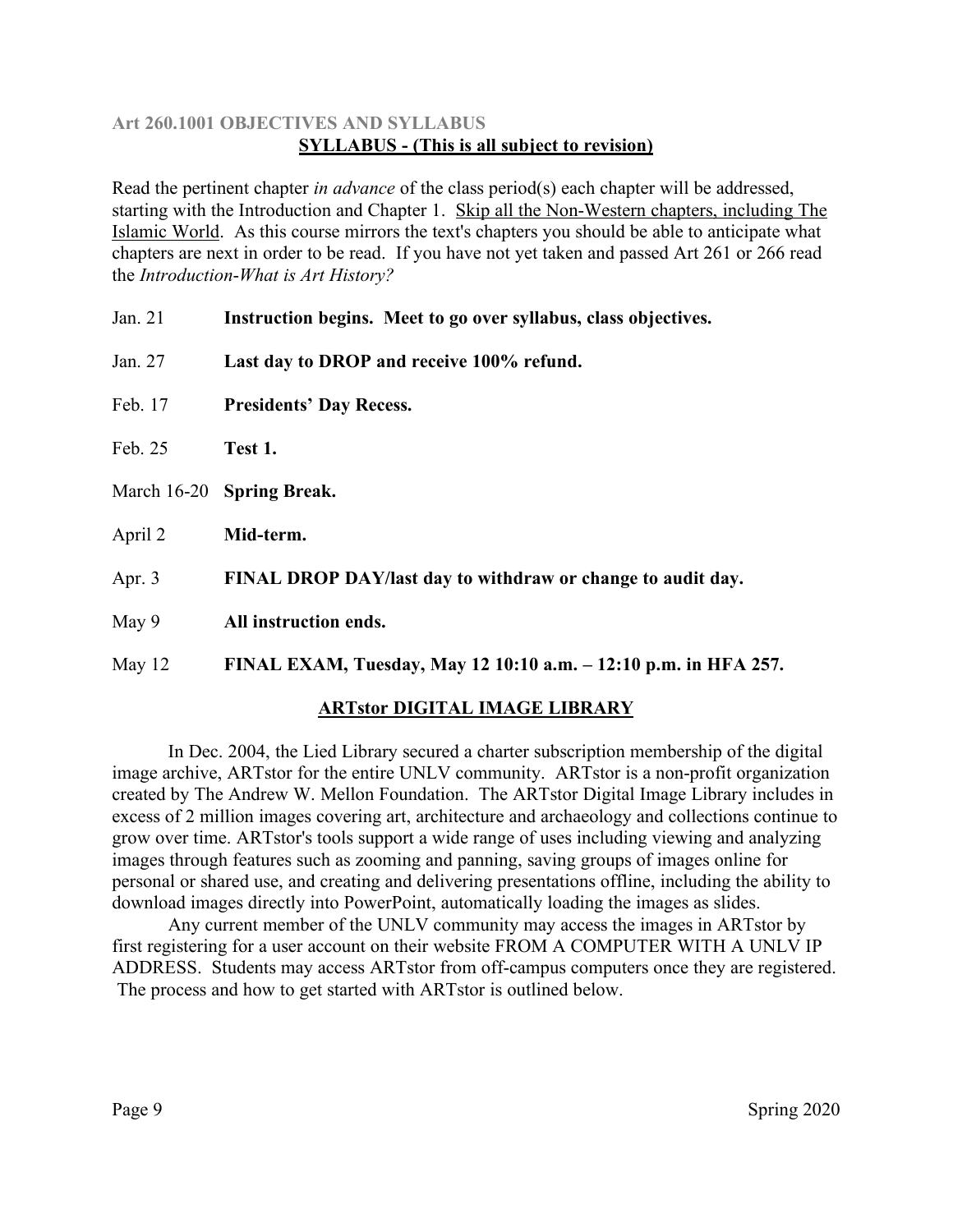### **Art 260.1001 OBJECTIVES AND SYLLABUS** HOW TO REGISTER TO USE ARTSTOR AS A STUDENT

To register for ARTstor you must initiate your registration by using a computer with a UNLV IP address (e.g., one at the Lied Library). Go to: http://www.artstor.org/. ARTstor offers various "how to" videos available through YouTube on the ARTstor channel to help you get started learning how to navigate it. Access to this help is found on ARTstor's main pagelook for the middle icon with a "right caret" on the lower right corner.

You can access ARTstor via WebCampus under Library (see the last paragraph on page 11 for the link).

### **Getting started**

This is where you can find the assistance you may need to navigate ARTstor. Links to topics on this page take you to pages for Access, Searching, OIV (Offline Image Viewer), Groups, Sharing and Collaboration, Personal Collections, Images & Objects, Citation & Copyright, Library & Administrator Resources http://support.artstor.org/

# **Optimizing your browser for ARTstor:**

For specifications about system requirements, go to: http://support.artstor.org/?article=system-requirements-2

# **Registering for your account with ARTstor**

This shows you how to register and create a new ARTstor account for yourself. https://www.youtube.com/watch?v=QIR3\_5L-5oQ

### **Video: Self-Paced Training for Higher Ed Institutions**

This longer video is a useful guide for beginning to use this resource, and it is possibly the best overall introduction to how to use ARTstor. Basic necessities such as registering for an account, remote access methods and institutional log-in, system requirements, conducting searches by various methods, viewing images you have selected, saving images into groups, tagging a saved group, zooming and panning across images, etc. are addressed in a half-hour long video. https://support.artstor.org/?article=watch-self-paced-training-for-higher-ed-institutions

# **ARTstor new platform changes**

Veteran users may find the following video help series helpful to learn basic features of ARTstor. It is a brief orientation to the updated features in ARTstor. https://www.youtube.com/watch?v=YuQeA5R1Tec&t=181s

### **How to download an image group to PowerPoint with ease**

This video shows you how to export up to 100 images along with their metadata into a PowerPoint presentation using the images you have selected and placed into an image group. https://www.youtube.com/watch?v=4a7v7xMH2c4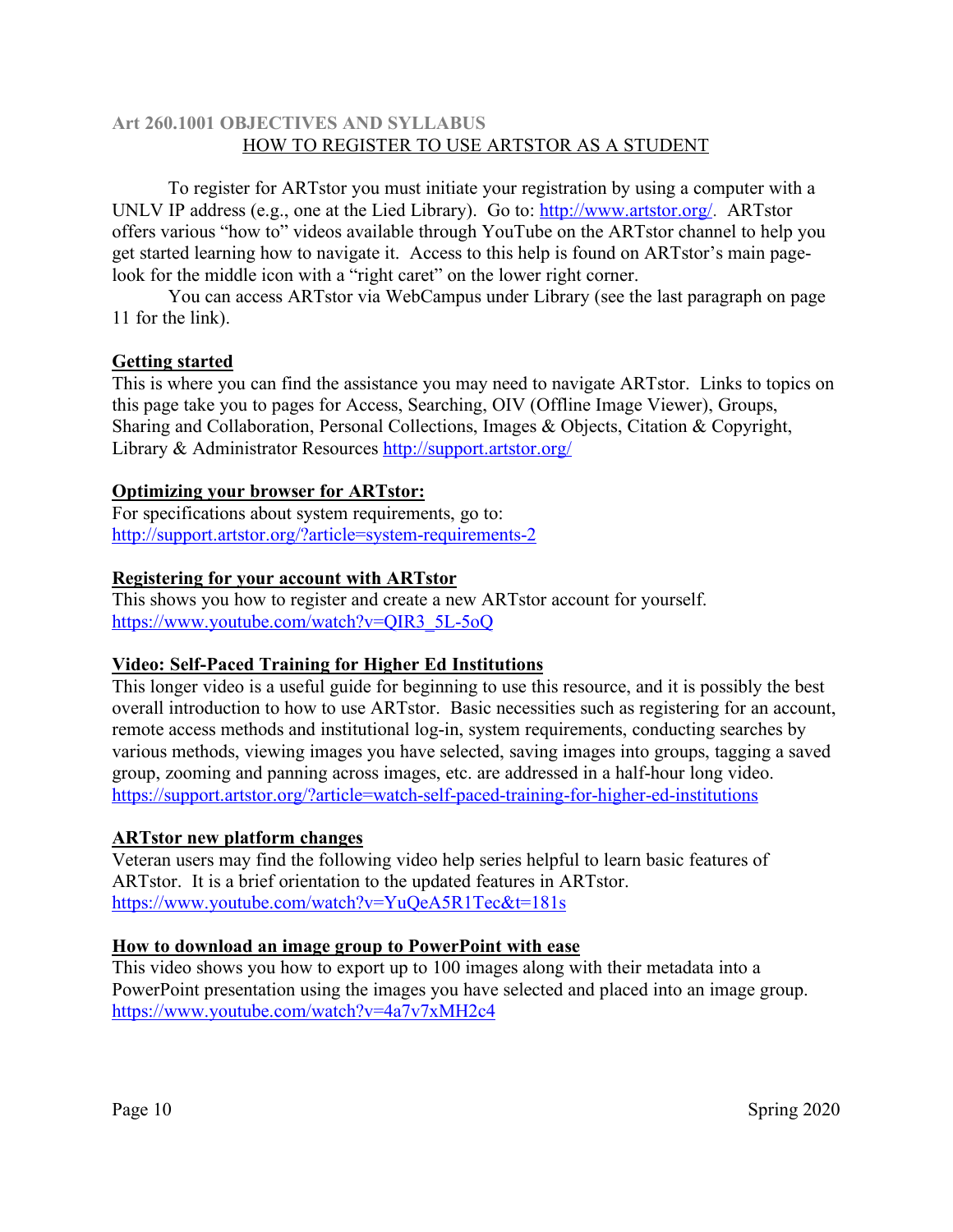# **General "how to" self-training videos on ARTstor's YouTube channel**

This site is in the ARTstor YouTube channel and offers brief instructional videos on how to perform different functions. However, they may not have weeded out-of-date videos as the rollout is ongoing at this time, so avoid those that display an unfamiliar look to the site. The top row of videos pertains to students' use of ARTstor. https://www.youtube.com/user/artstor

# **To access ARTstor from home through the UNLV website (you may need to use your**

**library card number and password) go to:** http://guides.library.unlv.edu/az.php Select "Art (7)" from the list in the drop-down window titled "All Subjects" and scroll down to ARTstor (3rd in the list) and follow the instructions. You may have to use your username and your RebelCard number, found on the back of said card.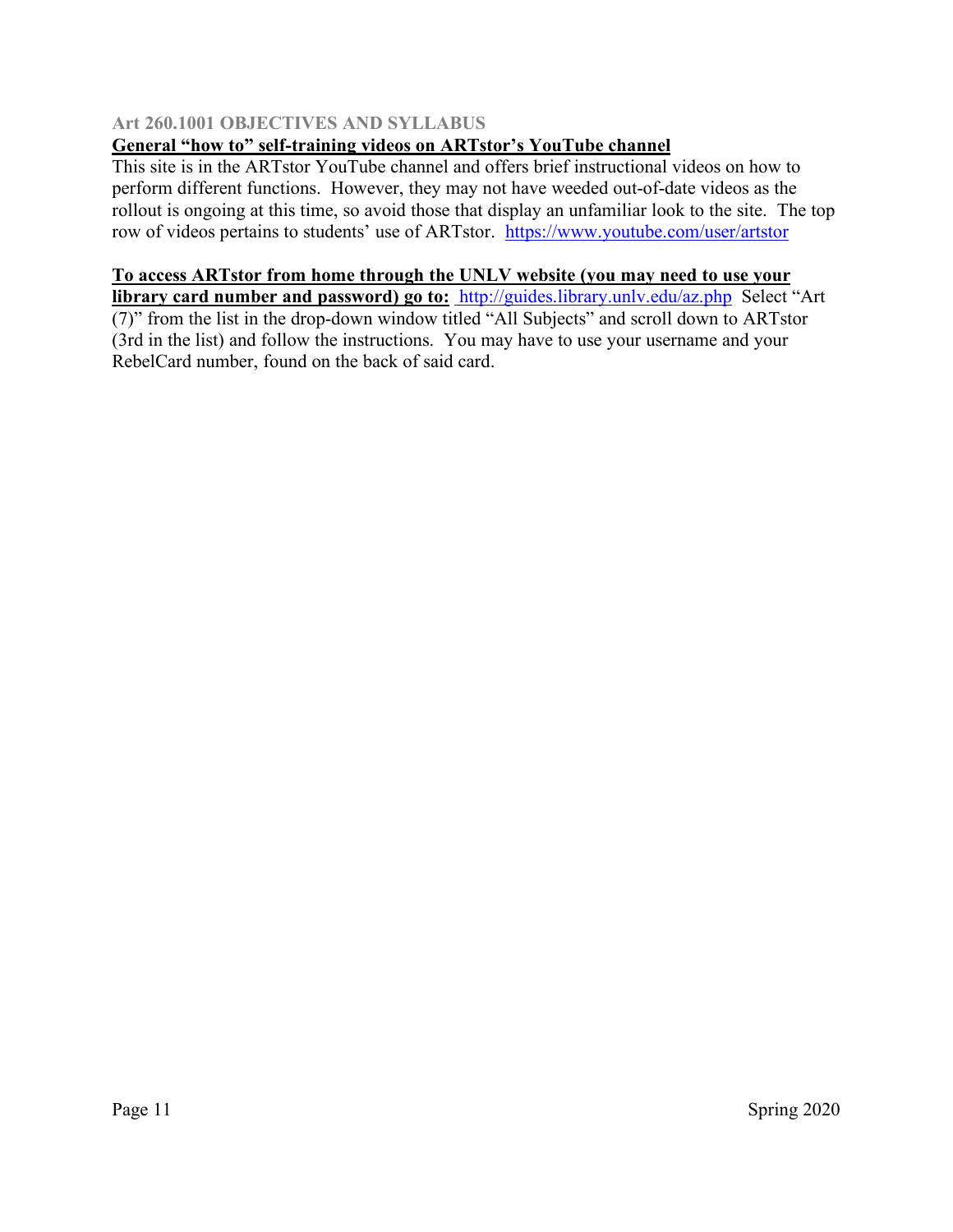# **Art 260.1001 OBJECTIVES AND SYLLABUS** ART 260.1001 MONUMENT LIST AND VOCABULARY AND TERMINOLOGY<sup>1</sup> **CHAPTER 1** *Art in the Stone Age*

# **Paleolithic 30,000-8000 BCE**

*Human with feline (lion?) head* c. 40,000-35,000 BCE fig. 1-3 *Nude woman (Venus of Willendorf)* c. 28,000-25,000 BCE fig. 1-4 *Woman holding a bison horn* c. 25,000-20,000 BCE fig. 1-5 *Two bison reliefs* c. 15,000-10,000 BCE fig. 1-6 *Bison licking its flank* c. 12,000 BCE fig. 1-7 *Spotted horses and negative hand imprints* c. 23,000-22,000 BCE fig. 1-9 *Hall of the Bulls* c. 16,000-14,000 BCE fig. 1-1 *Rhinoceros, wounded man and disemboweled bison (Well Scene)* c. 16,000- 14,000 BCE fig. 1-10 *Aurochs, horses and rhinoceroses* c. 34,000-32,000 BCE (or 15,000-13,000 BCE) fig. 1-11

### **Neolithic 8000-5000 BCE**

Aerial view of Neolithic Jericho c. 8000-7000 BCE fig. 1-13 *Restored view of Çatal Höyuk* c. 6000 BCE fig. 1-15A *Deer hunt from Çatal Höyuk* c. 5750 BCE fig. 1-16

# **Neolithic in Western Europe 4000-1500 BCE**

Stonehenge c. 2550-1600 BCE fig. 1-20

# VOCABULARY AND TERMINOLOGY

Paleolithic- old stone age dated 30,000-9000 BCE.

Mesolithic- middle stone age dated 9000-7000 BCE.

Neolithic- new stone age dated 8000-2300 BCE.

- Carbon-14 dating- a method of measuring an object's radioactive half-life to determine its age, pioneered by Willard Libby.
- diagnostics of style- comparison of characteristics between two or more objects or artifacts that are somewhat similar in order to diagnose the style.
- stratum dating- method of dating artifacts based upon dating the organic material contained in the strata associated with those artifacts.
- sympathetic magic- an attempt to understand or exert influence over natural forces by means of a crude cause and effect activity (e.g, to cause fertility, a figure is crafted of a fecund human, typically a female to effect actual childbirth).

<sup>&</sup>lt;sup>1</sup> This list is incomplete at the end and subject to change throughout; some images may be dropped or added. Further, I may give slightly different titles in class as alternate titles are often accepted. Artist's works are all listed under their name even if they appear apart from each other in the textbook.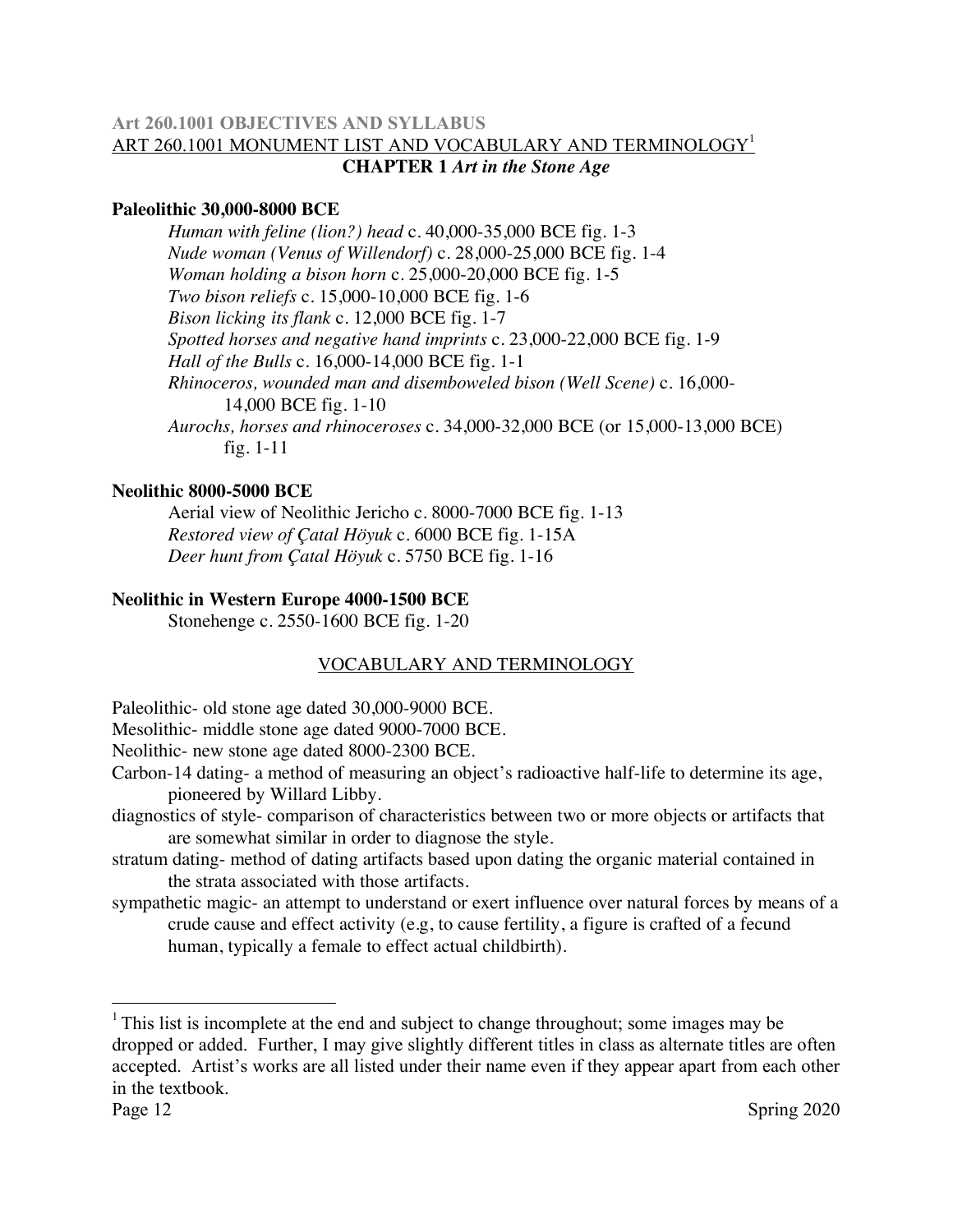twisted perspective- a convention of representation in which part of an animal is seen in profile and another part of the same figure frontally.

optical representation- portraying humans and objects from a fixed vantage point or orientation of the viewer.

relief sculpture- figures projecting from a background of which they are a part.

Chauvet Cave- location of the presumably oldest known cave paintings, found in the Ardéche region of France and discovered by Jean-Marie Chauvet and his companions 12/94.

Community of concepts for Paleolithic art:

- 1. overlapping of animals
- 2. animals in profile and running or standing
- 3. renderings are naturalistic, despite no handy models to imitate
- 4. art depicts subsistence animals primarily but not exclusively
- 5. few humans are depicted
- 6. shape of a rock may suggest an animal to the creator
- 7. animals are depicted in twisted perspective

Neolithic civilization characteristics:

1. systemic, organized, sustained agriculture

- 2. exploitation of domesticated and herd animals (goats, sheep, oxen, swine)
- 3. permanent, year-round settlements
- 4. communal communities of cooperation

Civilization characteristics:

- 1. systemic agriculture
- 2. government/rule of law
- 3. formal religion
- 4. writing
- 5. measurement/calculation
- 6. ceramic and metal object production
- 7. specialized division of labor

composite view/composite perspective- like twisted perspective but associated with the human form, mixing frontal and profile perspectives in order to depict body parts in their most

recognizable forms. AKA conceptual representation.

cromlech- a ring of monumental stones.

trabeated- of post and lintel construction.

henge- megalithic stones arranged in a circle, often surrounded by a ditch.

trilithon- a megalithic structure consisting of two upright stones and a third across the top as a lintel.

### **CHAPTER 2** *Ancient Mesopotamia and Persia*

# **Ancient Near East 3500 BCE- 636 CE (N.B. refer to the style as Ancient Near East or ANE)** White Temple, Uruk c. 3300 BCE fig. 2-2

*Female Head (Inanna?) from Uruk* c. 3300 BCE fig. 2-4 *Warka Vase* c. 3300 BCE fig. 2-1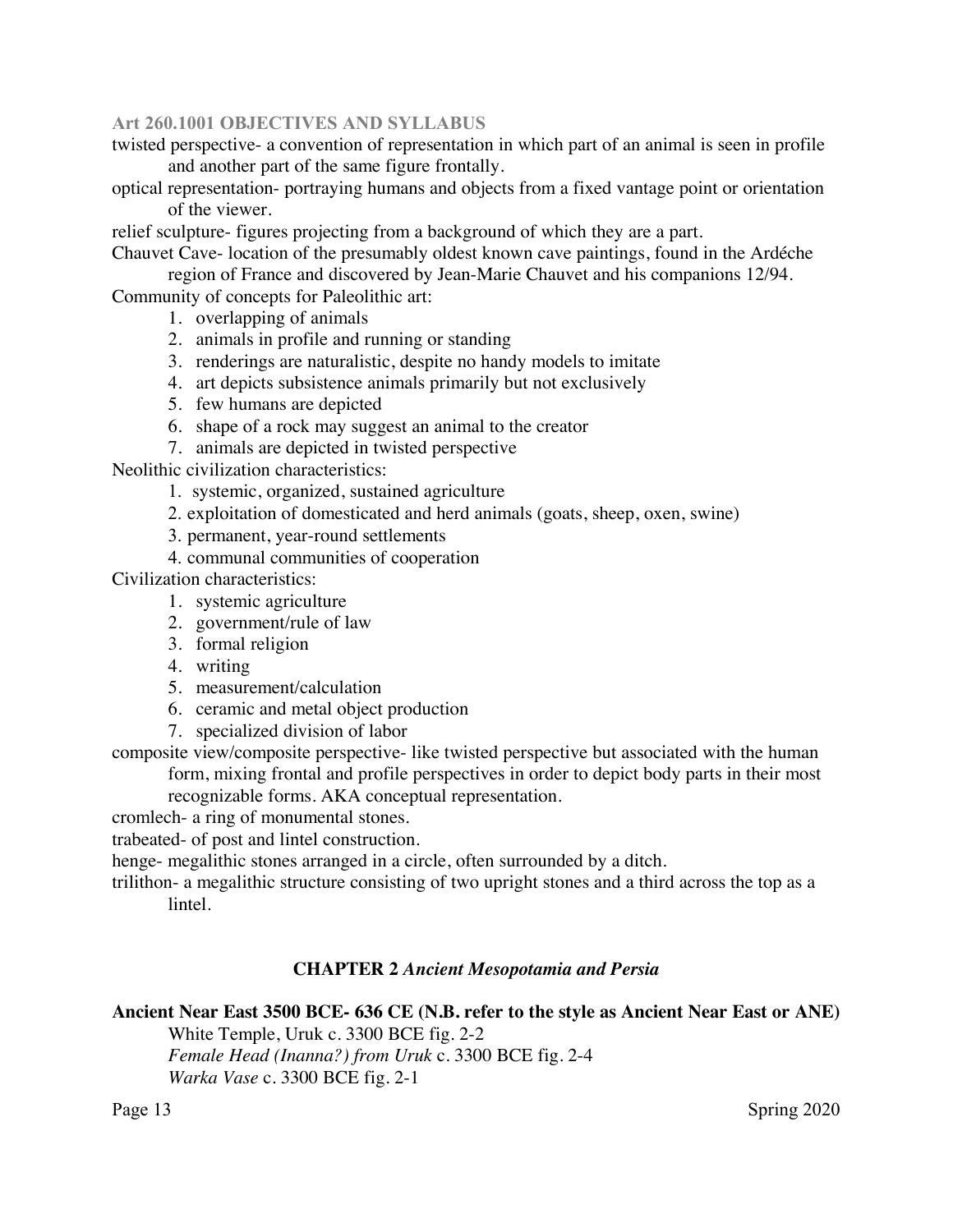*Statuettes of two worshipers* c. 2900-2750 BCE fig. 2-5 *Bull-headed harp2 from Puabi's tomb* c. 2500 BCE fig. 2-6 Sound box of a bull-headed harp<sup>3</sup> c. 2550 BCE fig. 2-7 *Banquet scene, cylinder seal* c. 2550 BCE fig. 2-8 *War side of the Standard of Ur* c. 2600 BCE fig. 2-9 *Head of an Akkadian ruler* c. 2250-2200 BCE fig. 2-12 *Victory stele of Naram-Sin* c. 2254-2218 BCE fig. 2-13 Ziggurat of Ur c. 2100 BCE fig. 2-15 *Gudea Standing* c. 2100 BCE fig. 2-17 *Stele with law code of Hammurabi* c. 1780 BCE fig. 2-18 Lion Gate, Hattusa c. 1400 BCE fig. 2-18A *Statue of Queen Napir-Asu* c. 1340-1300 BCE fig. 2-19 *Reconstruction drawing of the citadel of Sargon II* c. 721-705 BCE fig. 2-19A *Lamassu* c. 721-705 BCE fig. 2-20 *Assyrian archers pursuing enemies* c. 875-860 BCE fig. 2-22 *Ashurbanipal hunting lions* c. 645-635 BCE fig. 2-23 Ishtar Gate (restored) c. 575 BCE fig. 2-24 *Persians and Medes, detail of processional frieze* c. 521-465 BCE fig. 2-27 Palace of Khosrow I, Ctesiphon c. 521-579 fig. 2-29

# VOCABULARY AND TERMINOLOGY

ziggurat- monumental tiered platform upon which a temple is built, typically made of mud brick. *cella*- an enclosed chamber usually of a sanctuary or temple.

polychromed- painted in two or more colors.

ground line- a baseline on which figures appear to stand.

conceptual representation- see composite view.

hieratic or hierarchical proportions- presentation of the most significant figure in a composition on a larger scale than surrounding figures.

*ensi*- Sumerian word for ruler or possibly king

*stele* or *stela*, pl. *stelae*- carved stone slab for marking graves or commemorating historical events.

*lamassu*- guardian figure in the form of a human-headed bull or lion with wings.

*apadana*- a large hypostyle audience hall

hypostyle hall- a hall with a roof supported by columns.

blind arcade- an arcade having no real openings, used to decorate a wall's surface.

*iwan*- a vaulted hall walled on only 3 sides with one side completely open.

 $2,3$  Technically, these are lyres, not harps, due to the strings being attached near a common point on the side, not top of the sound box. A harp's strings attach to the top of the sound box and are arranged parallel to one another.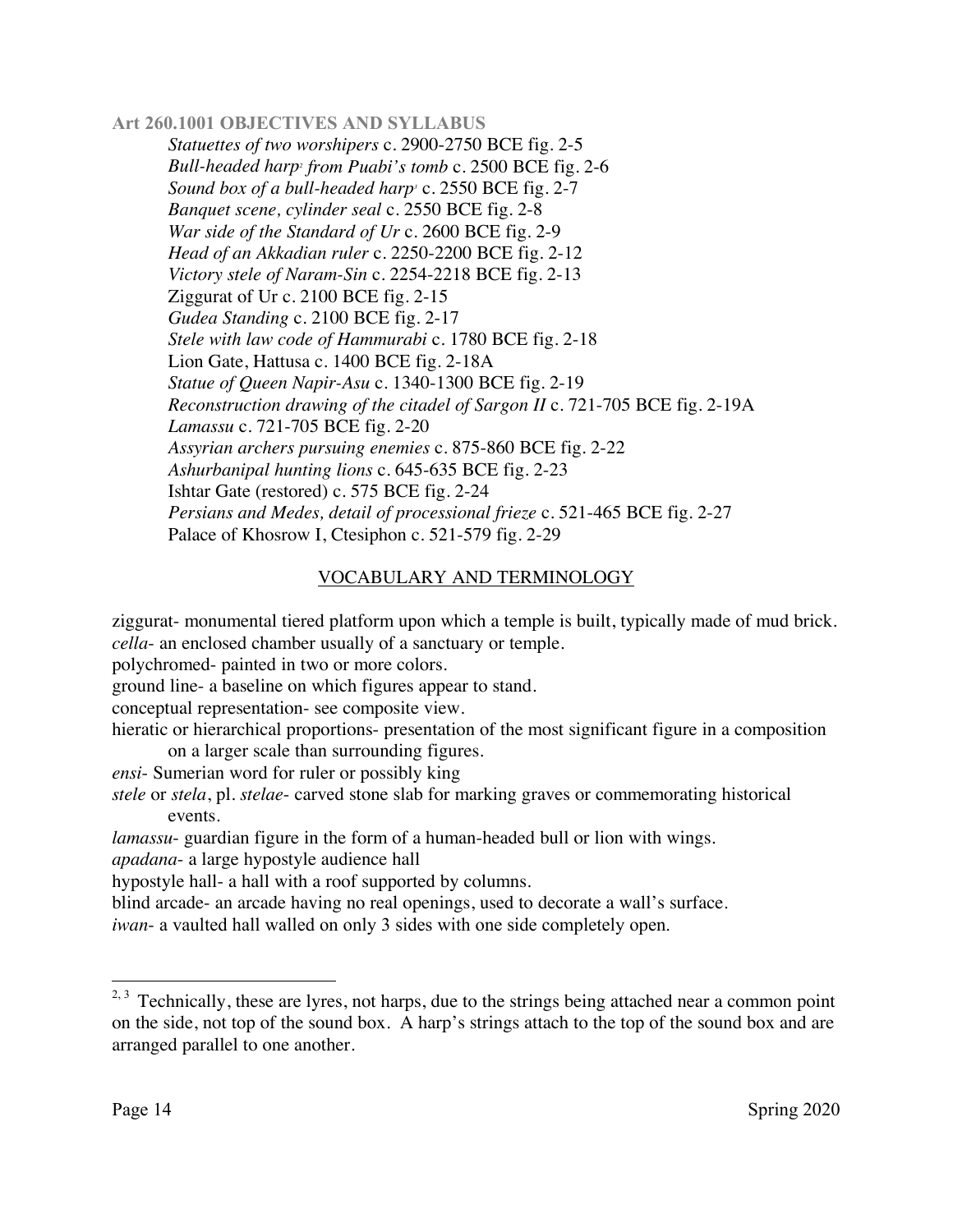# **Art 260.1001 OBJECTIVES AND SYLLABUS CHAPTER 3** *Egypt from Narmer to Cleopatra*

### **Early dynastic 2920-2575 BCE**

*Back of the Palette of King Narmer* c. 3000-2920 BCE fig. 3-2 *Front of the Palette of King Narmer* c. 3000-2920 BCE fig. 3-3 IMHOTEP. Stepped Pyramid of Djoser c. 2630-2611 BCE fig. 3-5

#### **Old Kingdom 2575-2134 BCE**

Aerial view of the  $4$ <sup>th</sup> Dynasty Pyramids, Gizeh c. 2551-2472 BCE fig. 3-8 *Great Sphinx* c. 2520-2494 BCE fig. 3-11 *Khafre enthroned* c. 2520-2494 BCE fig. 3-12 *Menkaure and Khamerernebty(?)* c. 2490-2472 BCE fig. 3-13 *Seated scribe* c. 2500 BCE fig. 3-14 *Ti watching a hippo hunt* c. 2450-2350 BCE fig. 3-15 *Goats treading seed and cattle fording a canal* c. 2450-2350 BCE fig. 3-16

#### **Middle Kingdom 2040-1640 BCE**

Tomb of Khnumhotep II (tomb 3), Beni Hasan c. 1900-1880 BCE fig. 3-18

#### **New Kingdom 1550-1070 BCE**

Mortuary temple of Hatshepsut c. 1473-1458 BCE fig. 3-20 Façade of the temple of Ramses II, Abu Simbel c. 1290-1224 BCE fig. 3-23 Columns and clerestory of the Hypostyle Hall, temple of Amen-Re, Karnak c. 1290-1224 BCE fig. 3-26 *Senenmut with Princess Nefrua* c. 1470-1460 BCE fig. 3-27

*Fowling Scene,* from the tomb of Nebamun c. 1400-1350 BCE fig. 3-28A

#### **Amarna Period 1353-1335 BCE**

*Akhenaton, colossal statue from the Temple of Aton* c. 1353-1335 BCE fig. 3-29 THUTMOSE. *Bust of Nefertiti* c. 1353-1335 BCE fig. 3-30 *Portrait of Tiye* c. 1353-1335 BCE fig. 3-31 *Akhenaton and Nefertiti with Three Daughters* c. 1353-1335 BCE fig. 3-32

### **Post-Amarna Period 1333-1323 BCE**

*Innermost coffin of Tutankhamen* c. 1323 BCE fig. 3-33 *Death mask of Tutankhamen* c. 1323 BCE fig. 3-34 *Last judgment of Hunefer* c. 1290-1275 BCE fig. 3-1

#### **25th Dynasty 8th C. BCE**

*Taharqo as a sphinx* c. 680 BCE fig. 3-36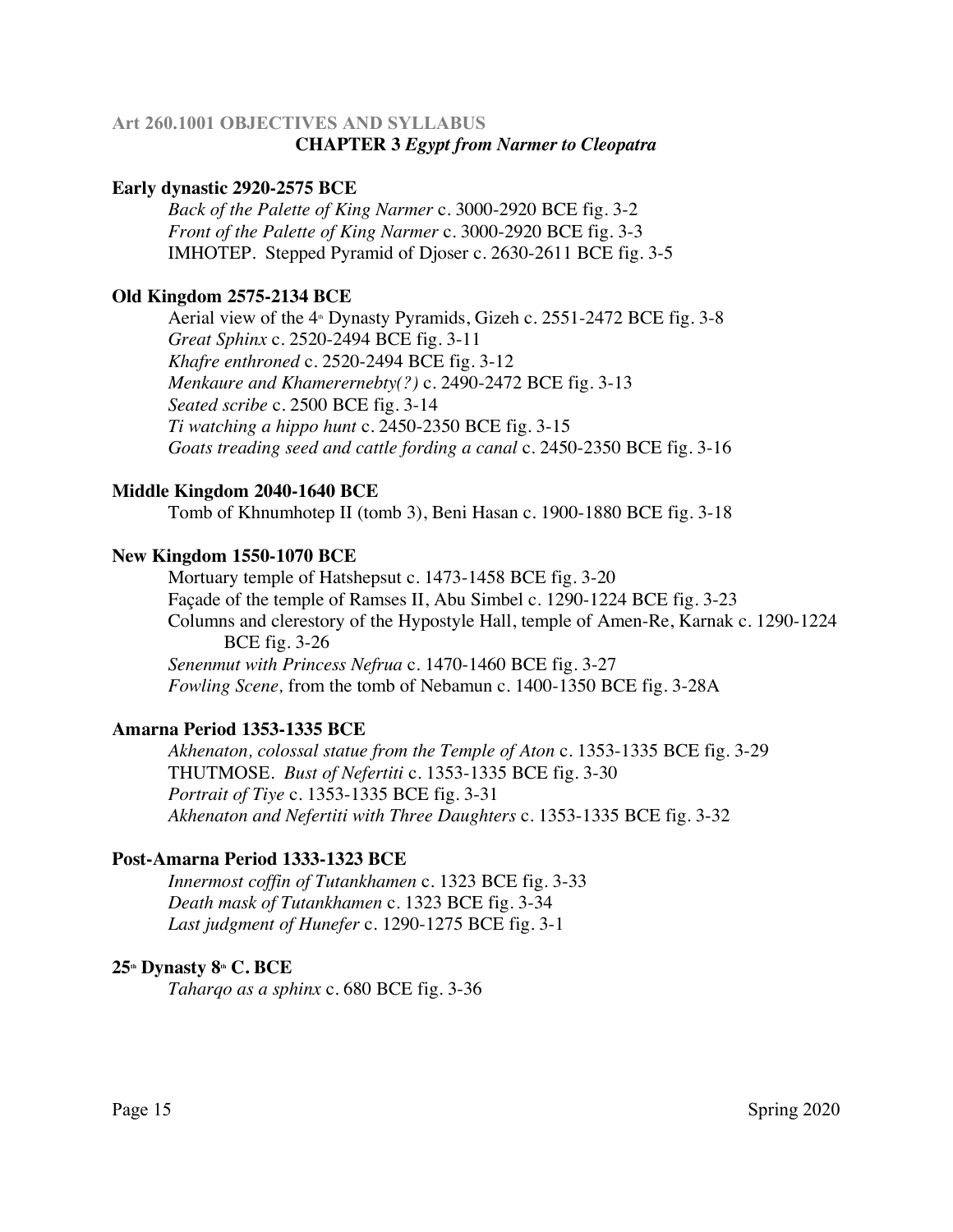### **Art 260.1001 OBJECTIVES AND SYLLABUS** VOCABULARY AND TERMINOLOGY

hieroglyph- Greek word meaning "sacred writing", refers to Egyptian writing using symbols or pictures.

recto- "front" side of an object, typically a page or a relief.

verso- "back" or reverse side of an object, typically a page or a relief.

*mastaba*- Arabic word for "bench", rectangular structure with sloping sides erected over a tomb shaft.

ashlar- carefully and regularly shaped masonry stones.

necropolis- Greek for "city of the dead", refers to cemeteries and burial spaces.

*ka*- Egyptian for "life force".

*ka* statue- a statue of the deceased placed in the tomb to serve as an alternate abode for the *ka* should the mummy fail to survive.

*nemes*- pleated cloth headdress worn by pharaohs that covers the head and drapes over the chest. yardang*-* a long, irregular ridge with a sharp crest sited between two round-bottomed troughs

carved out by wind erosion in a desert region.

clerestory- fenestrated level of a building rising above the roofs of adjacent parts.

sarcophagus- Greek for "flesh eater", an elaborate coffin.

Book of the Dead- a scroll containing some 200 spells interred with the mummy to protect the *ka*

in the next life. The title is better translated as "the book of coming forth by day" (or, "the book of emerging forth into the light").

*cartouche*- an oval with a horizontal line at one end, signaling that the name it contains is royal.

### **CHAPTER 4** *The Prehistoric Aegean*

### **Cycladic 3000-2000 BCE**

*Figurine of a woman* c. 2600-2300 BCE fig. 4-2 *Marble harp player* c. 2600-2300 BCE fig, 4-3

### **Minoan 2000-1200 BCE**

Restored view of the palace at Knossos c. 1700-1370 BCE fig. 4-4 Stairwell in the residential quarter of the palace at Knossos c. 1700-1370 BCE fig. 4-6 *Minoan woman or goddess (La Parisienne)* c. 1500 BCE fig. 4-7 *Bull-leaping* c. 1500 BCE fig. 4-8 *Spring Fresco* c. 1650-1625 BCE fig. 4-9 *Kamares Ware jar* c. 1800-1700 BCE fig. 4-11 *Marin Style octopus flask* c. 1500 BCE fig. 4-12 *Snake Goddess* c. 1600 BCE 4-13 *Harvesters Vase* c. 1500 BCE fig. 4-14

### **Mycenaean 1600-1200 BCE**

Corbel-vaulted gallery in the circuit walls of Tiryns c. 1400-1200 BCE fig. 4-18 Lion Gate, Mycenae c. 1300-1250 BCE fig. 4-19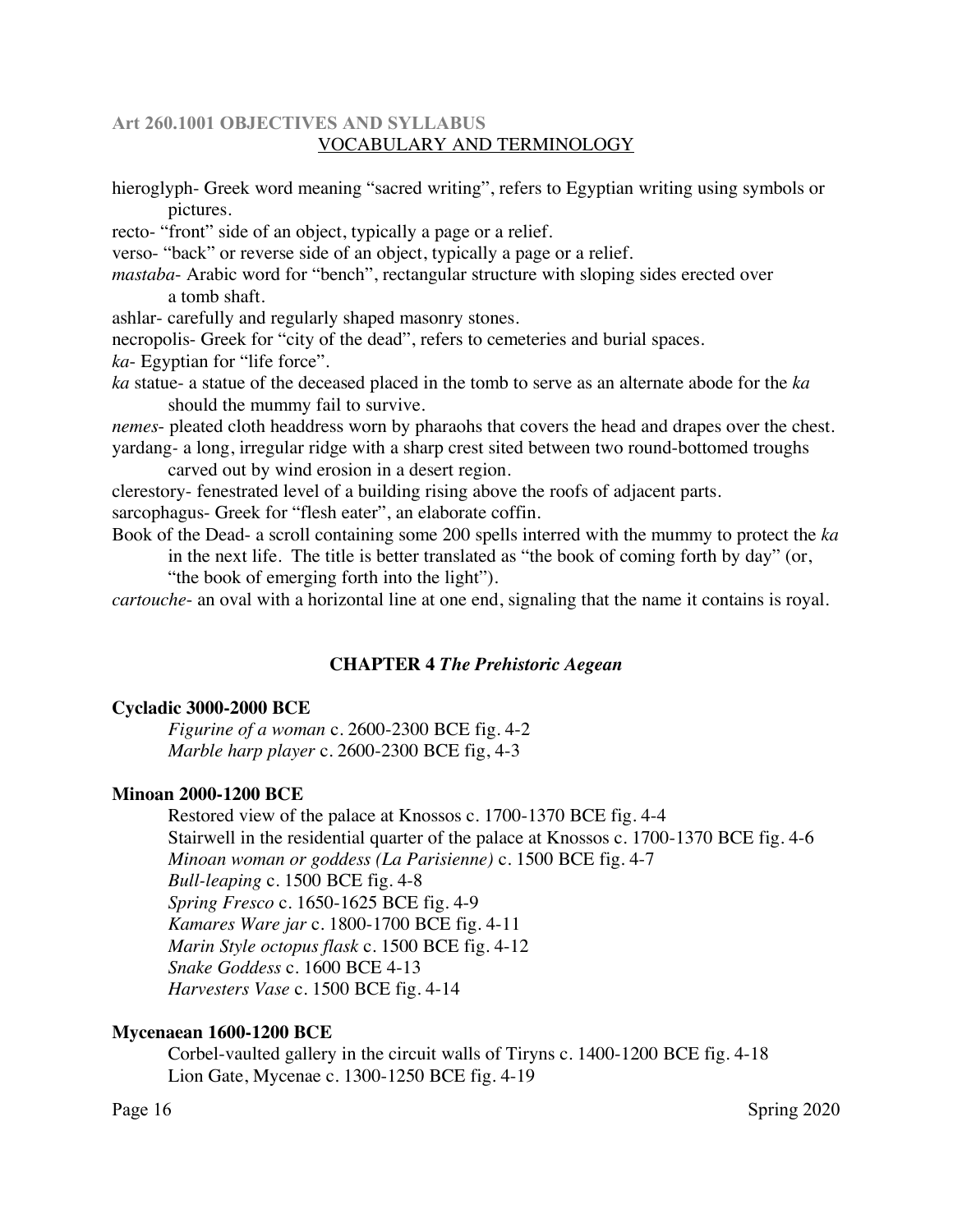Exterior of the Treasury of Atreus c. 1300-1250 BCE fig. 4-20 Interior of the Treasury of Atreus c. 1300-1250 BCE fig. 4-21 *Funerary mask, from Grave Circle A* c. 1600-1500 BCE fig. 4-22 *Inlaid dagger blade with lion hunt* c. 1600-1500 BCE fig. 4-23 *Warriors Vase* c. 1200 BCE fig. 4-27

#### VOCABULARY AND TERMINOLOGY

Hellas- ancient name for Greece, thus Helladic art refers to the art of ancient Greece. true fresco- technique wherein water-based pigment is applied to a wet, uncured plaster wall so

that the paint becomes integrated with the plaster when it cures (dries).

faience- glazed earthenware.

repoussé- metalworking relief technique wherein the design is tapped or pushed out from the back of a flat plate of metal such as gold.

megaron- a rectangular reception hall.

*tholos*- beehive shaped tomb found in Mycenae.

krater- bowl used for mixing water and wine.

#### **CHAPTER 5** *Ancient Greece*

#### **Geometric 900-700 BCE**

*Geometric krater, from Dipylon cemetery* c. 740 BCE fig. 5-2 *Hero and centaur (Herakles and Nessos?)* c. 750-730 BCE fig. 5-3

#### **Orientalizing 700-600 BCE**

*Mantiklos Apollo* c. 700-680 BCE fig. 5-4 *Corinthian black-figure amphora* c. 625-600 BCE fig. 5-5 *Lady of Auxerre* c. 650-625 BCE fig. 5-6

#### **Archaic 600-480 BCE**

*Kouros from Attica* c. 600 BCE fig. 5-7 *Calf bearer* c. 560 BCE fig. 5-8 *Kroisos, from Anavysos* c. 530 BCE fig. 5-9 *Peplos Kore* c. 530 BCE fig. 5-10 Temple of Hera I ("Basilica") c. 550 BCE fig. 5-14 *West pediment* from the Temple of Artemis c. 600-580 BCE fig. 5-16 Restored view of the Siphnian Treasury c. 530 BCE fig. 5-17 *Gigantomachy,* from the Siphnian Treasury c. 530 BCE fig. 5-18 Temple of Aphaia at Aegina c. 500-490 BCE fig. 5-25 *Dying warrior, west pediment, Temple of Aphaia* c. 490 BCE fig. 5-28 *Dying warrior, east pediment, Temple of Aphaia* c. 480 BCE fig. 5-29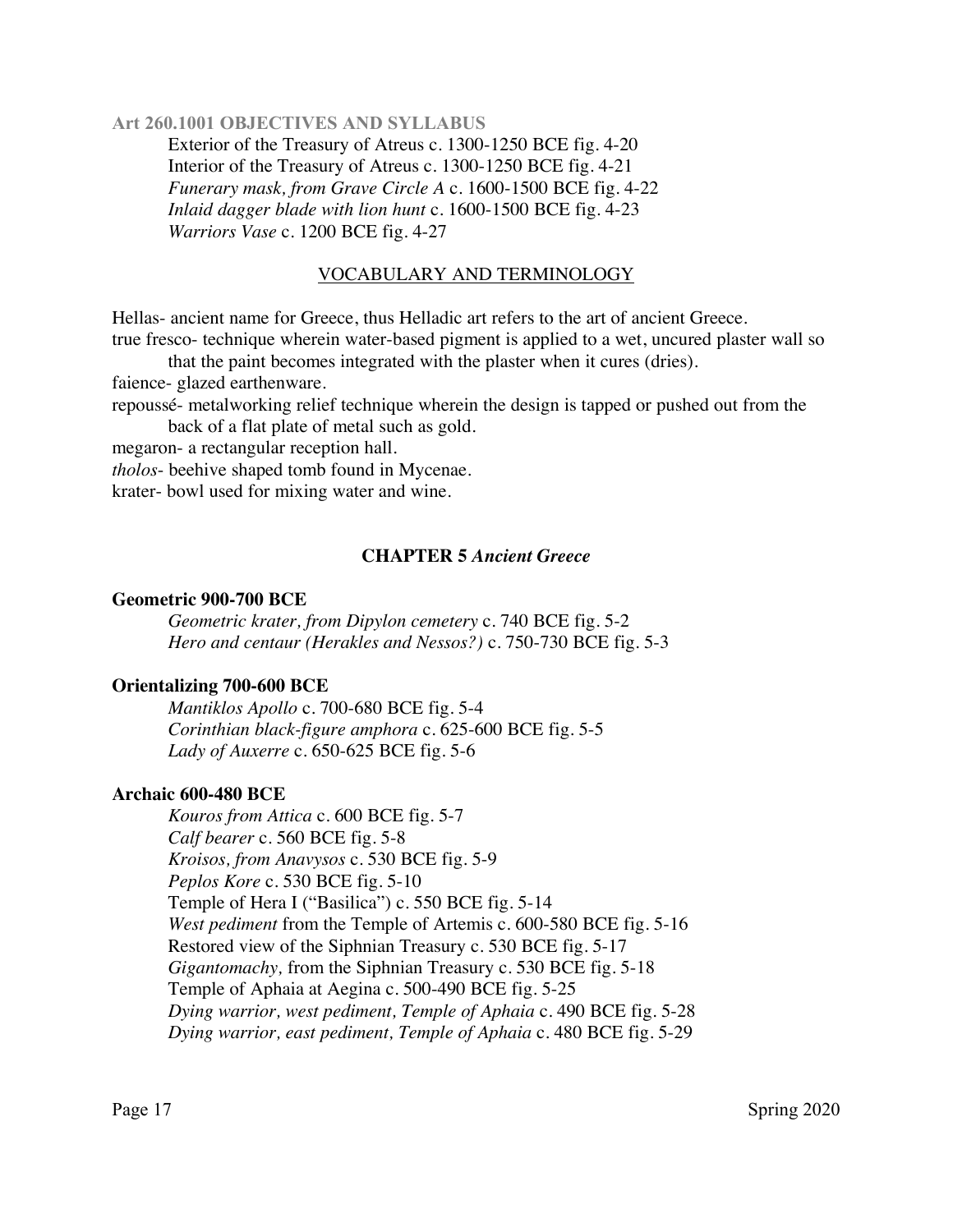#### **Archaic Black-figure ware**

KLEITIAS AND ERGOTIMOS. *François Vase* c. 570 BCE and detail of *Centauromachy* figs. 5-19 and 5-19A EXEKIAS. *Achilles and Ajax playing a dice game* c. 540-530 BCE fig. 5-20

#### **Archaic Black-figure and Red-figure ware**

ANDOKIDES AND LYSIPPIDES PAINTERS. *Athenian bilingual amphora* c. 525-520 BCE figs. 5-21 and 5-22

#### **Archaic Red-figure ware**

EUPHRONIOS. *Herakles wrestling Antaios* c. 510 BCE fig. 5-23 EUTHYMIDES. *Three revelers* c. 510 BCE fig. 5-24

#### **Early Classical 480-450 BCE**

Temple of Hera II or Apollo c. 460 BCE fig. 5-30 *Seer from the Temple of Zeus* c. 470-456 BCE fig. 5-32 *Kritios Boy* c. 480 BCE fig. 5-35 *Warrior, from Riace* c. 460-450 BCE fig. 5-36 *Zeus (or Poseidon?)* c. 460-450 BCE fig. 5-39

#### **High Classical 450-400 BCE**

POLYKLEITOS. *Doryphoros (Spear Bearer) or Canon of Polykleitos* c. 450-440 BCE fig. 5-41

Aerial view of the Acropolis fig. 5-43 IKTINOS AND KALLIKRATES. Parthenon 447-439 BCE fig. 5-1 PHIDIAS. *Athena Parthenos (model)* c. 438 BCE fig. 5-46 *Three Goddesses* from the Parthenon c. 438-432 BCE fig. 5-49 *Caryatids of the Erechtheion* c. 421-405 BCE fig. 5-54 KALLIKRATES. Temple of Athena Nike c. 427-424 BCE fig. 5-55 *Nike adjusting her sandal* c. 410 BCE fig. 5-56

#### **High Classical White-ground painting**

PHIALE PAINTER. *Hermes bringing the infant Dionysos to Papposilenos* c. 440-435 BCE fig. 5-60

#### **Late Classical 400-323 BCE**

PRAXITELES. *Aphrodite of Knidos* c. 350-340 BCE fig. 5-62 PRAXITELES(?). *Hermes and the infant Dionysos* c. 340 BCE fig. 5-63 *Detail of a Lion hunt* c. 330-300 BCE fig. 5-68 PHILOXENOS OF ERETRIA. *Battle of Issus* c. 120-100 BCE fig. 5-70 POLYKLEITOS THE YOUNGER. Theater, Epidauros c. 350 BCE fig. 5-71

#### **Hellenistic 323-30 BCE**

Altar of Zeus west front (recon.) c. 175 BCE fig. 5-79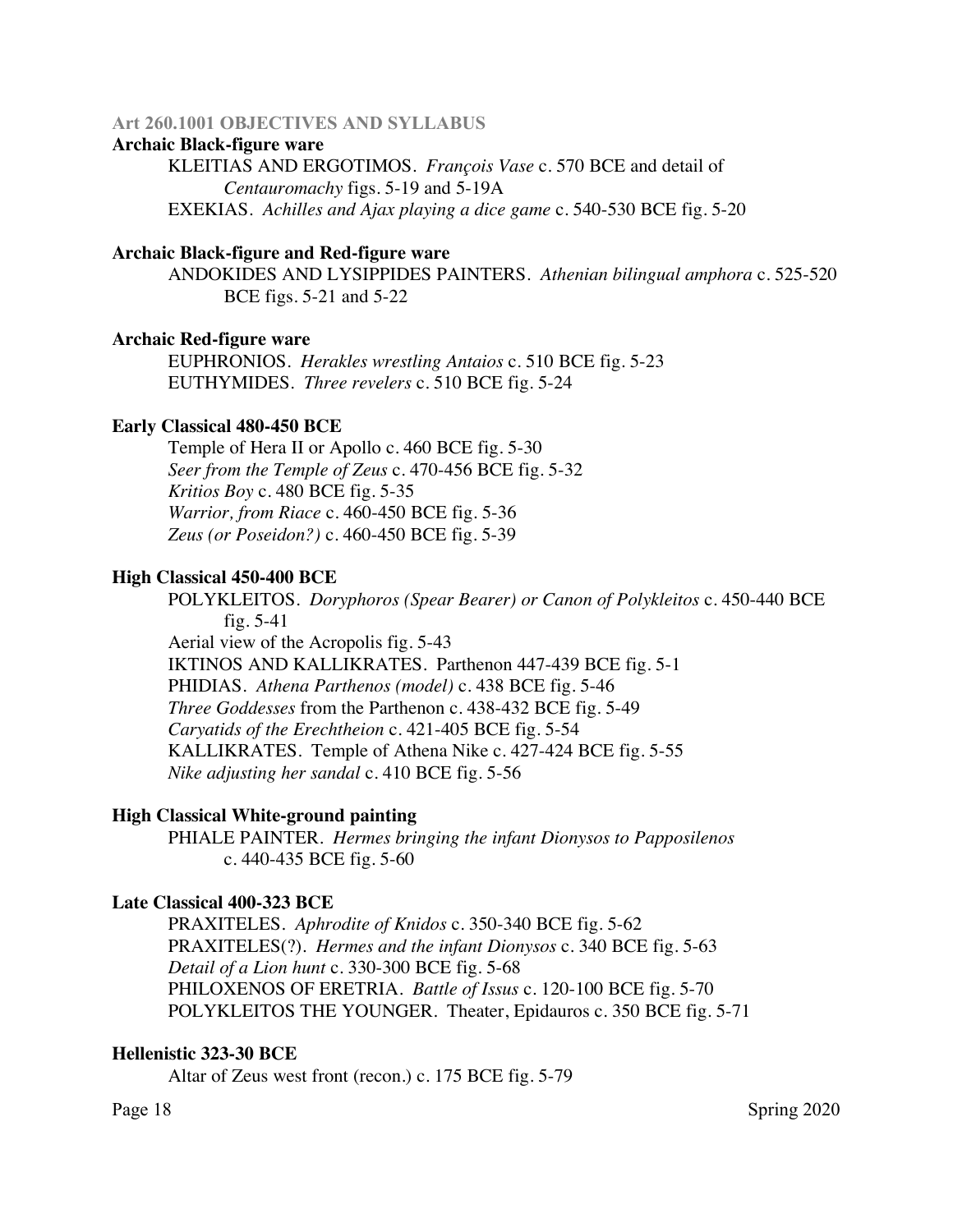*Athena battling Alkyoneos* c. 175 BCE fig. 5-80 EPIGONOS? *Gallic chieftain killing himself and his wife* c. 230-220 BCE fig. 5-81 EPIGONOS? *Dying Gaul* c. 230-220 BCE fig. 5-82 *Nike of Samothrace* c. 190 BCE fig. 5-83 ALEXANDROS OF ANTIOCH. *Venus de Milo* c. 150-125 BCE fig. 5-84 *Seated boxer* c. 100-50 BCE fig. 5-86 *Old market woman* c. 150-100 fig. 5-87 POLYEUKTOS. *Demosthenes* c. 280 BCE fig. 5-88 ATHANODOROS, HAGESANDROS AND POLYDOROS OF RHODES. *Laocoön and his Sons* early  $1 \times C$ . fig. 5-89

# VOCABULARY AND TERMINOLOGY

androcracy- "man ruled" form of government wherein only free males wield power, and women, slaves and foreigners are disenfranchised from the political realm.

- meander- the key or fret motif common in Greek design; it consists of an ornamental pattern of contiguous straight lines usually joined at right angles.
- *engobe* a slip of fine white, black, or purplish-red clay with additional colorant added used to glaze a pot.
- amphora- two handled jar for storing oil or wine.
- *horror vacuii* Latin term meaning "fear of empty space", a design in which no space is left empty of pattern or design elements.
- *kore* (plural, *korai*)- Greek for maiden, refers to statuary depicting young women.
- Daedelic style- style dating to the Orientalizing Period named after the mythical Daedelus, the "skillful one" who supposedly worked in Egypt.
- *kouros* (plural, *kouroi*)- Greek for youth, refers to statuary depicting robust male athletes.
- Archaic smile- the slight to exaggerated smile on the faces of Archaic statuary meant to indicate the subject is alive.
- *contrapposto* "counterpoise" or natural weight shift of the human body as it stands or strides; the disposition of the human figure in which one body part is turned in opposition to another in a chiastic manner.

*chiastic*- Greek for the pairing of opposites; it relates to *contrapposto*.

*peplos*- full-length woolen garment cinched with a belt worn by Helladic women.

*chiton*- lightweight linen garment worn by Ionian women.

*himation*- cloak or mantle worn by women over a *chiton.*

Greek orders- the three major architectural styles of temples (Doric, Ionic, Corinthian).

acropolis- Greek for the "high city".

peristyle- row of columns that hold up a temple roof.

peripteral- type of temple with a single row of columns that stand at the temple's perimeter and support the roof.

stylobate- level at the top of the steps of a temple upon which rest the columns.

*naos*- cella or room that held the temple's cult statue.

*pronaos*- a triple columned porch before the cella.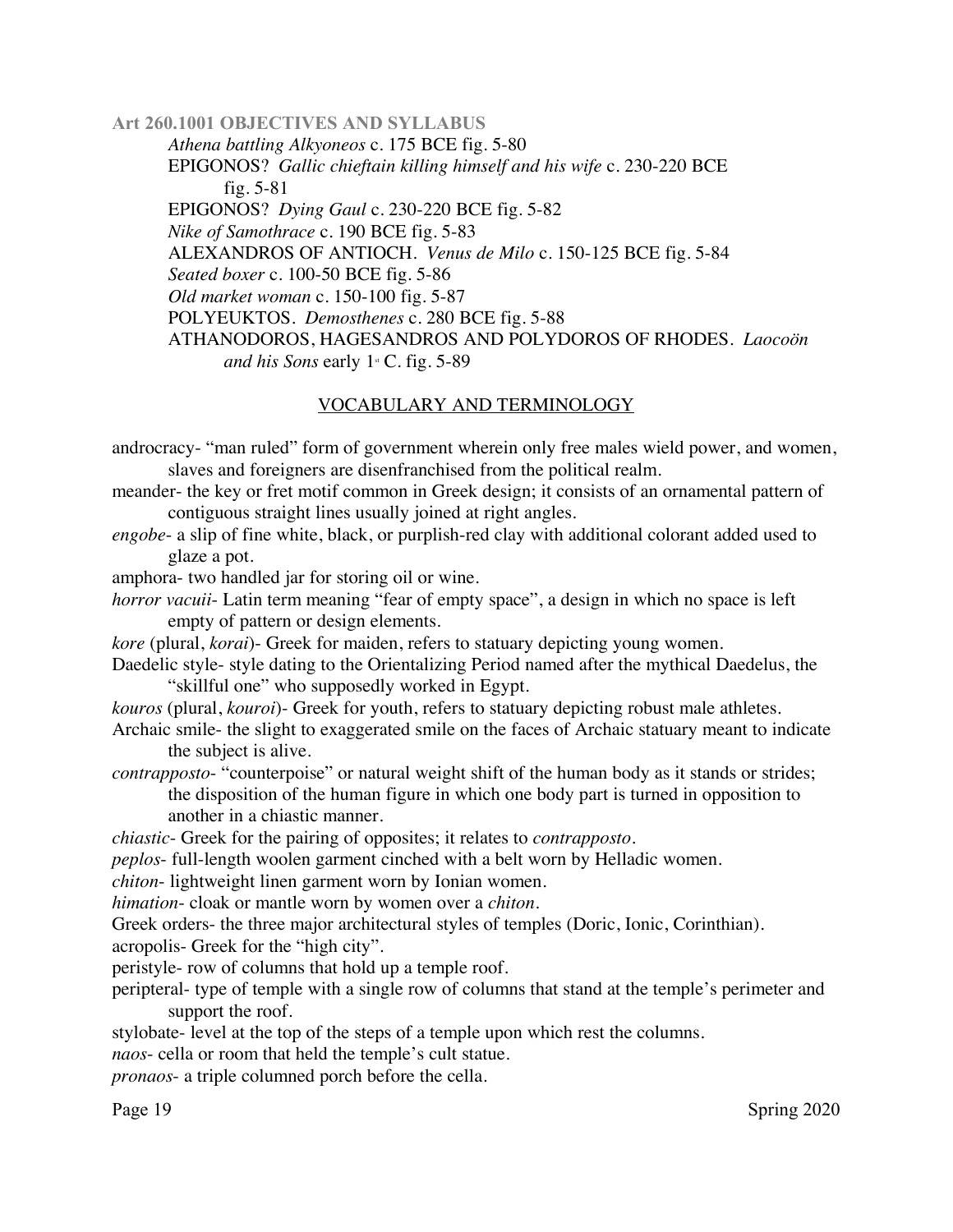*opisthodomos*- non-functional decorative pendant porch for balancing the *pronaos.*

*entasis*- subtle swelling of the column around its midpoint to offset the optical illusion that a temple's façade bows inward.

*poleis*- Greek city-states.

*gigantomachy*- Greek for a battle with giants.

Greco-Roman- refers to Roman copies in marble of Greek statuary, made to meet the market demand of Romans who prized Greek art.

*herm*- a portrait bust on a square pillar.

Golden Section or Golden Mean- formula for ideal proportions applied to architecture and figurative artworks that is expressed in the algebraic equation  $x = 2y + 1$ .

chryselephantine- made of ivory and gold.

*emblema*- central design of a stone mosaic.

*tesserae* (singular, *tessera*)- colored glass chips, glazed tile chips, or colored stones cemented to a surface to form an image or pattern.

*cavea*- seating area in Greek and Roman theaters and amphitheaters.

*skene*- stage of a classical theater.

Hellenistic- the art and culture of the Greek civilization 323 BCE-30 BCE.

# **Know the parts of the Greek orders as found in the Doric and Ionic Temples as well as the Corinthian order.**

#### **CHAPTER 6** *The Etruscans*

Model of a typical Etruscan temple,  $6\text{m}$  C. BCE fig. 6-3 *Apulu (Apollo of Veii)* c. 510-500 BCE fig. 6-4 *Sarcophagus with reclining couple* c. 520 BCE fig. 6-5 Interior of the Tomb of the Reliefs late  $4^{\text{th}}$  or early  $3^{\text{rd}}$  C. BCE fig. 6-8 *Capitoline Wolf* c. 500-480 BCE fig. 6-11 *Chimera* first half of  $4 \text{ m}$  C. BCE fig. 6-12 NOVIOS PLAUTIOS. *Ficoroni Cista* late 4<sup>th</sup> C. BCE fig. 6-13 Porta Marzia 2<sup>nd</sup> C. BCE fig. 6-15 *Sarcophagus of Lars Pulena* c. 220-180 BCE fig. 6-16 *Aule Metele (Arringatore)* early first C. BCE fig. 6-17

#### VOCABULARY AND TERMINOLOGY

*terra cotta*- Italian word meaning "baked earth"; earthenware ceramic material used for sculpture and ceramics.

*tumulus* (plural, *tumuli*)- burial mounds; specific to Etruscan architecture is the multi-chambered underground tombs carved from the living rock, a local tufa stone.

*tufa-* porous rock formed from the deposits of springs, plentiful in central Italy.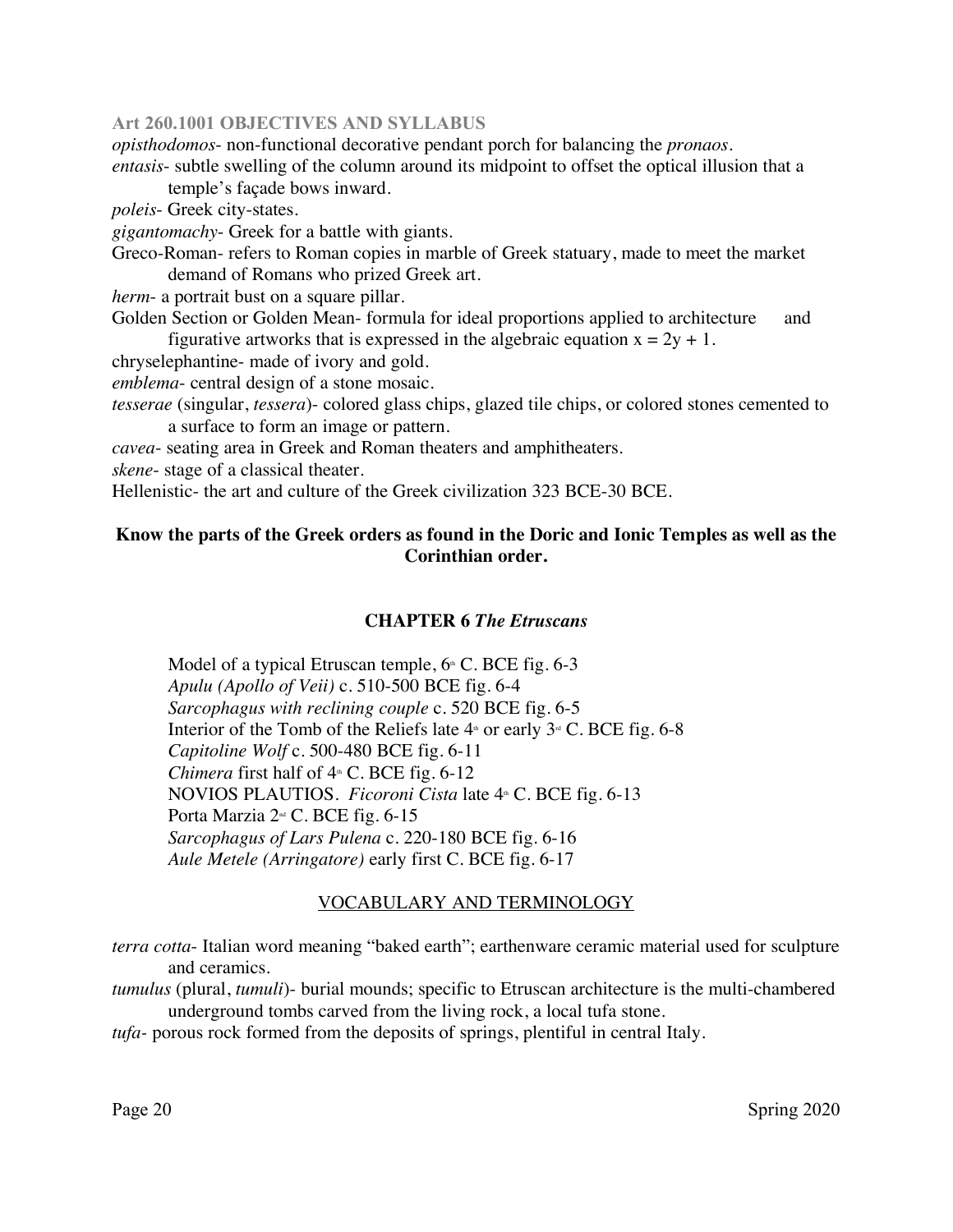*chimera*- Greek mythological compound beast comprised of the body of a lion with a serpent for a tail and the neck and head of a goat protruding from its side; was slain by the hero Bellerophon.

*cista* (cist)- cylindrical container for women's toiletry items.

arcuated- being of arch-column construction.

*voussoir*- French word for the wedge-shaped stones set to form a true arch; the central stone at the apex is called the keystone because it holds the arch together and is the final stone to be set.

keystone- the central *voussoir* which sets the stone arch.

*charun-* Etruscan death demon.

*vanth*- Etruscan female demon with wings.

#### **CHAPTER 7** *The Roman Empire*

#### **Roman Republic 509-27 BCE**

Temple of Portunus (after restoration) c. 75 BCE fig. 7-3 Temple of Vesta c. 100-80 BCE fig. 7-4 Restored view of the Sanctuary of Fortuna Primigenia late  $2<sup>nd</sup>$  C. BCE fig. 7-5 *Head of a Republican Priest* c. 50-30 BCE fig. 7-8 *Funeral Relief with Portraits of the Gessii* c. 30 BCE fig. 7-11 Aerial view of the Pompeii amphitheater c. 70 BCE fig. 7-13 *First Style wall painting, Samnite house* late  $2^{\omega}$  C. BCE fig. 17-17 *Dionysiac mystery frieze (2nd style)* c. 60-50 BCE fig. 7-18 *Second style wall paintings/detail of tholos* c. 50-40 BCE fig. 7-19

#### **Early Empire 27 BCE- 96**

*Third Style wall painting*, Boscotrecase c. 10 BCE fig. 7-21 *Fourth Style wall paintings in the Ixion Room* c. 70-79 fig. 7-22 *Portrait of Augustus as imperator* c. 20 BCE fig. 7-27 West Façade of the Ara Pacis Augustae (Altar of Augustan Peace) 13-9 BCE fig. 7-29 Maison Carrée c. 1-10 CE fig. 7-32 Pont-du-Gard c. 16 BCE fig. 7-33 Porta Maggiore c. 50 CE fig. 7-34 Aerial view of the Colosseum c. 70-80 fig. 7-36 *Portrait of a Flavian woman* c. 90 fig. 7-39 Arch of Titus after 81 fig. 7-40 *Triumph of Titus relief panel* after 81 fig. 7-42

#### **High Empire 96-192**

APOLLODORUS OF DAMASCUS? *Column of Trajan* 112 fig. 7-1 Pantheon finished 125 fig. 7-49 Interior of the Pantheon finished 125 fig. 7-51 Model of an Insula, Ostia  $2<sup>nd</sup>$  C. fig. 7-54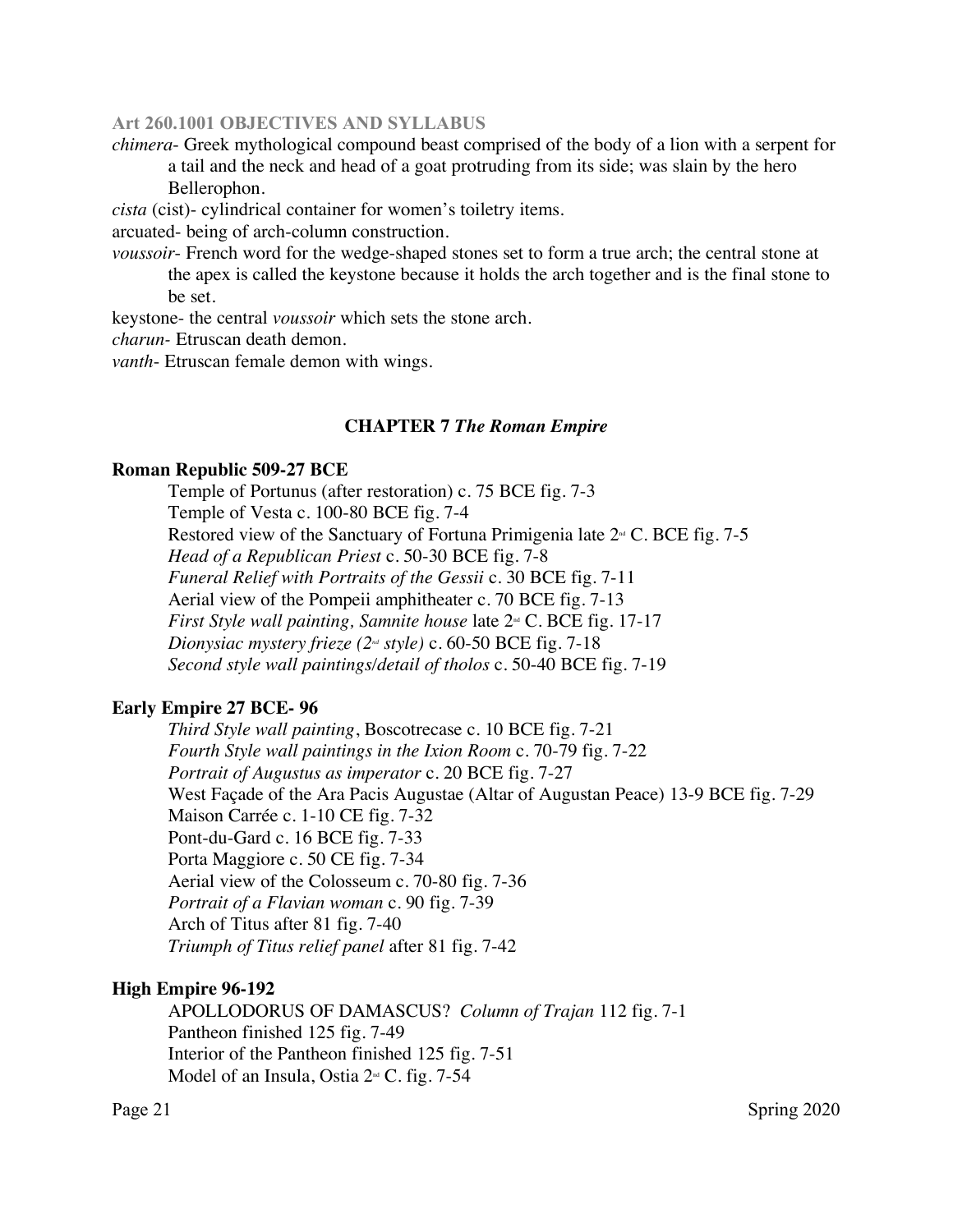*Decursio* c. 161 fig. 7-57 *Equestrian statue of Marcus Aurelius* c. 175 fig. 7-58 *Mummy portrait of a priest of Serapis* c. 140-160 fig. 7-61

### **Late Empire 192-337**

*Ludovisi Battle Sarcophagus* c. 250-260 fig. 7-69 *Portraits of the four tetrarchs* c. 300 fig. 7-72 Restored cutaway view of the Basilica Nova c. 306-312 fig. 7-74 Arch of Constantine 312-315 fig. 7-76 *Portrait of Constantine* c. 315-330 fig. 7-78

# VOCABULARY AND TERMINOLOGY

*imagines*- Latin for ancient Roman wax portraits of deceased ancestors.

veristic- super-realistic portraiture.

pseudoperipteral- Roman architectural device using engaged columns around a cella to give the appearance of a peripteral colonnade.

forum- center of Roman civic life in a town.

basilica- Roman justice hall.

- amphitheater- a double theater built by Romans resembling two Greek theaters put together facing each other.
- *velarium* in a Roman amphitheater, the cloth awning rolled down from atop the *cavea* to protect spectators from sun or weather elements.
- *cavea* seating area in Greek and Roman theaters and amphitheaters.
- *trompe l'oeil* French for "deceives the eye", it describes painting that is so convincingly realistic it deceives the eye.
- *insulae* (singular, *insula*)- multistory apartment blocks.

rustication- combination of a lower story with a rough textured surface and upper stories textured with a smooth surface on the façade of a Roman building.

*oculus*- "eye to the sky", describes the circular opening at the center of a dome.

coffers- sunken decorative panels in a ceiling or dome.

nave- part of a basilica between the main entrance and the choir or apse.

apse- rounded end of a building in Roman architecture.

barrel or tunnel vaults- vaults constructed of a series of tangential round arches to enclose a space. groin vault- a vault formed by the intersection of two barrel vaults at right angles, forming a bay. bay- the space or void below an intersection of two vaults set at 90 degrees to one another.

positioning perspective- objects placed higher in a composition are to be perceived as further away in the distance from the picture plane.

chancel arch- see triumphal arch under Chapter 8.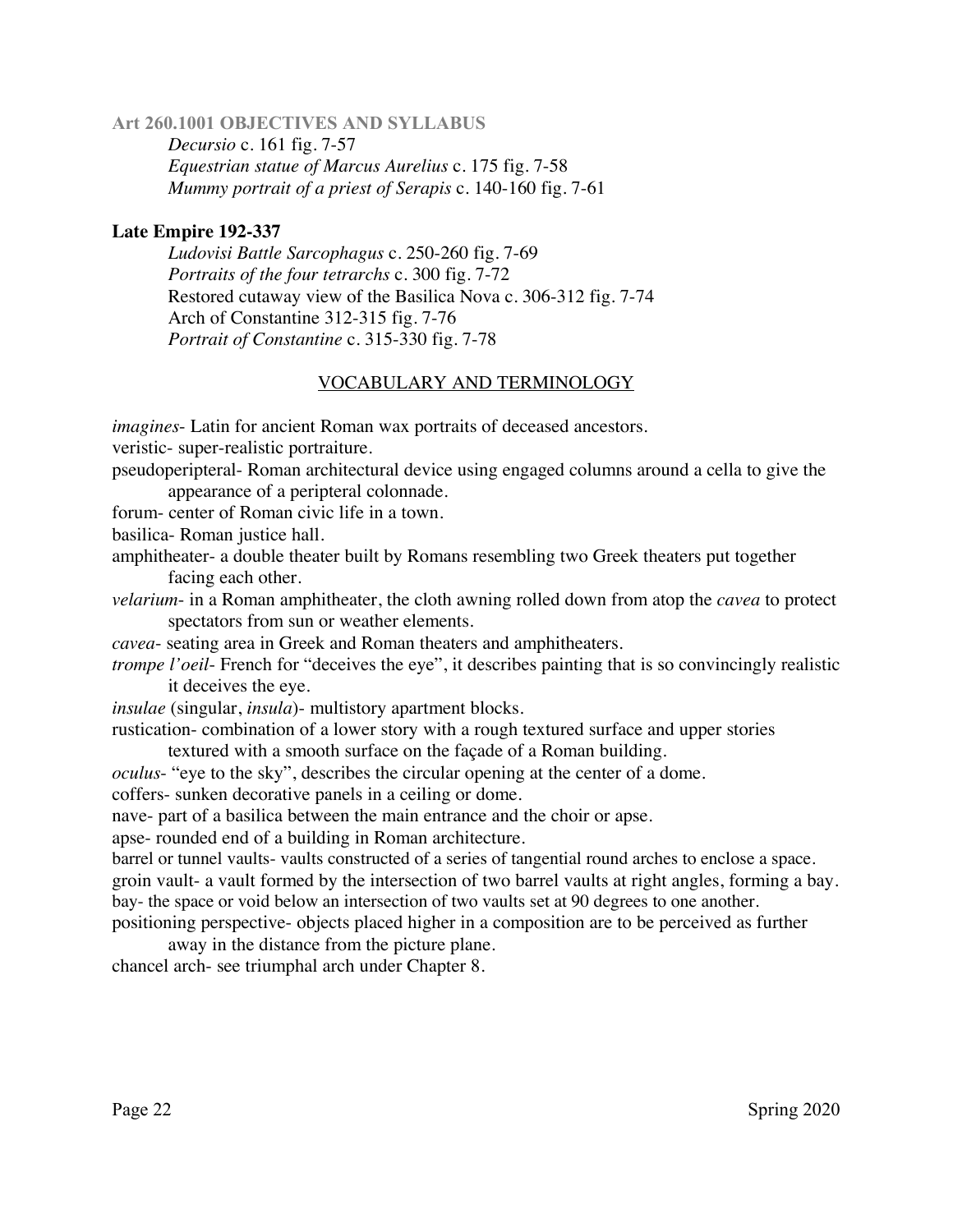# **Art 260.1001 OBJECTIVES AND SYLLABUS CHAPTER 8** *Late Antiquity*

#### **Jewish**

Interior of the synagogue, Dura-Europos c. 245-256 fig. 8-1 *Samuel Anoints David*, c. 245-256 fig. 8-2

### **Early Christian**

*The Good Shepherd* early  $4 \text{A} \cdot C$ . fig. 8-6 *Sarcophagus of Junius Bassus* c. 359 fig. 8-8 *Christ as the Good Shepherd* c. 300-350 fig. 8-8A Interior of Santa Costanza c. 337-351 fig. 8-11 *Suicide of Judas* and *Crucifixion of Christ* early 5<sup>th</sup> C. fig. 8-16 Mausoleum of Galla Placidia c. 425 fig. 8-22 *Christ as Good Shepherd* c. 425 fig. 8-24 *Miracle of the Loaves and Fishes* early 6<sup>th</sup> C. fig. 8-26

# VOCABULARY AND TERMINOLOGY

catacombs- subterranean networks of galleries and chambers used as cemeteries by Christians from the  $2<sup>nd</sup>$  to  $4<sup>th</sup>$  centuries.

*loculi* (singular, *loculus*)- shelf-like niche carved in the walls of catacomb galleries where the Christian dead were laid out.

*cubicula* (singular, *cubiculum*)- small chambers hewn out of bedrock in catacombs for use as chapels.

*orans* pose- describes the Christian formal attitude of prayer, with arms raised up. narthex- vestibule or porch entryway of a church.

nave- area between the apse and narthex of a church often with side aisles to either of its long sides; the congregation gathers here during worship.

triumphal arch (chancel arch)- in Christian architecture, an arch that divides the nave from the choir or altar area.

transept- a transverse aisle intercepting the nave of a church usually nearer the apse than the narthex.

*putto* (pl. *putti*)- a representation of a naked cherubic child, sometimes winged.

### **CHAPTER 9** *Byzantium*

Interior of San Vitale 526-547 fig. 9-1 San Vitale 526-547 fig. 9-1a *Justinian, Bishop Maximianus and attendants* c. 547 fig. 9-13 *Theodora and attendants* c. 547 fig. 9-14 *Archangel Michael* early 6<sup>th</sup> C. fig. 9-2 ANTHEMIUS OF TRALLES AND ISIDORUS OF MILETUS. Aerial view of Hagia Sophia 532-537 fig. 9-5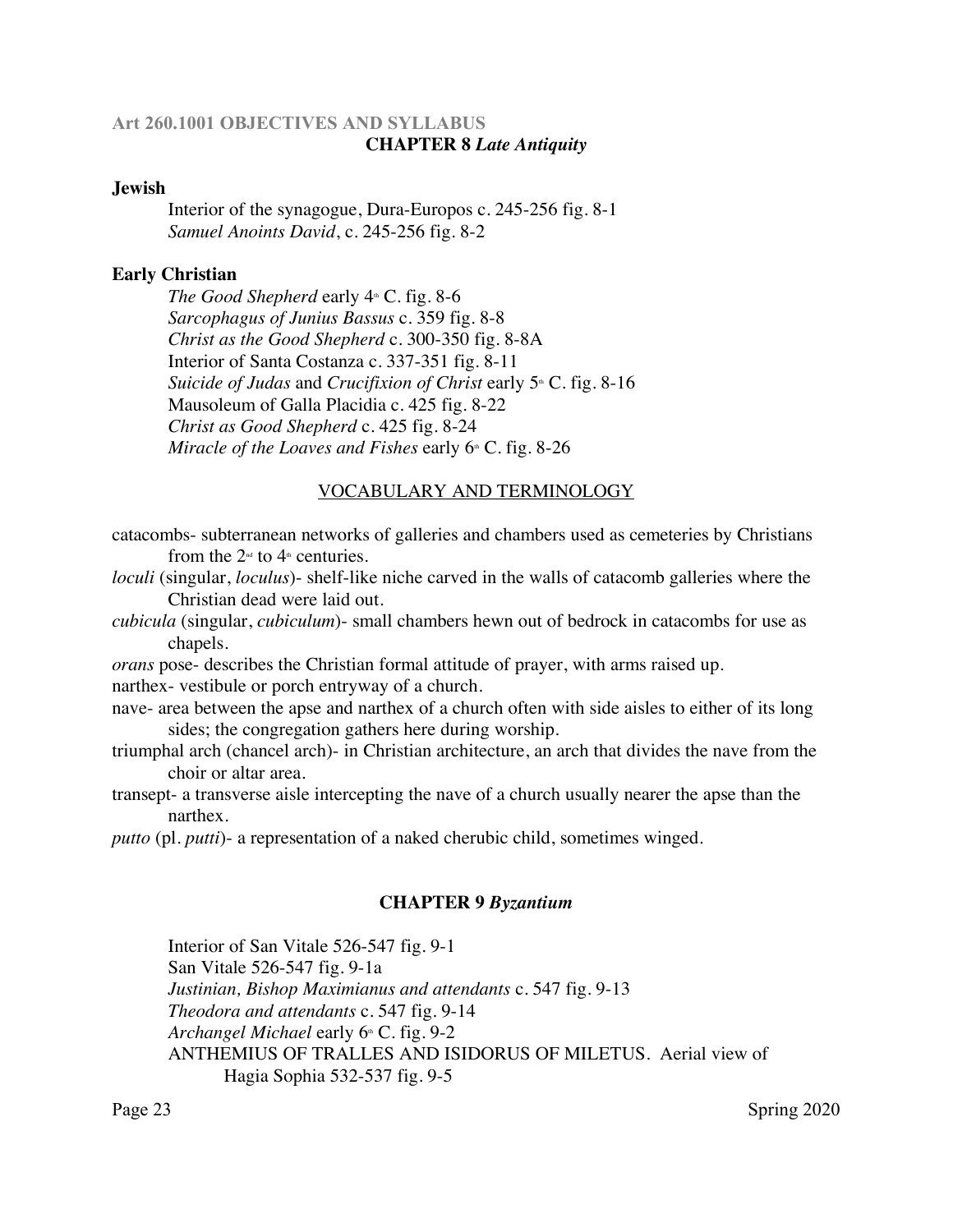*Virgin (Theotokos) and Child between Saints Theodore and George* 6<sup>th</sup> or early 7<sup>th</sup> C. fig. 9-19 *Interior of the Church of the Dormition with Christ as Pantokrator* c. 1090-1100 fig. 9-23 *Crucifixion* c. 1090-1100 fig. 9-24 *Vladimir Virgin* late  $11^{\omega}$  or early  $12^{\omega}$  C. fig. 9-31 *Anastasis* c. 1310-1320 fig. 9-32

### VOCABULARY AND TERMINOLOGY

Theocracy- form of government in which a religion or faith has a dominant role. pendentive- a concave, triangular piece of masonry serving as the transition support between a

square configuration of walls to the base of a circular dome.

icon- Greek for "image", a painting of a sacred person that is an object of veneration.

ligature- initial(s) positioned near a figure that identify that figure for the viewer.

*Theotokos*- title for the Virgin Mary, Greek word for "God-bearer" or "Mother of God".

iconoclasm- destruction of icons that took place during the Iconoclastic Conflict 726-842.

*iconostasis*- large icon-bearing screen separating the sanctuary from the rest of the church upon which icons are hung.

pantomime- Early Christian, Byzantine and Middle Ages method of representing meaning through gestures, body attitudes and poses.

*Pantokrato*r- title of a type of Christ depicted as the universal ruler and judge of all. *mandorla*- an almond-shaped glory or nimbus around Christ or another sacred figure. *anastasis* (harrowing of hell)- Christ's triumphant salvation of all souls in hell since the

beginning of time which took place between His death and resurrection.

Characteristics of Byzantine art:

- 1. imperial art
- 2. flat, irrational space
- 3. use of inverted or reversed perspective and overlapping
- 4. immaterial bodies clad in draperies treated in a sharply linear style
- 5. flat, patterned draperies
- 6. emphasis on pattern
- 7. dangle-down feet
- 8. gold background is prevalent
- 9. use and/or depiction of rich, sumptuous materials
- 10. avoidance of naturalism as being contrary to expressing an entirely spiritual concept
- 11. figures pushed to the front of the picture plane
- 12. faces typically have oversized eyes, thin classical noses, small pursed lips
- 13. limited cast shadows, if any
- 14. dispassionate or exaggerated emotionalism conveyed in gestures of unmodeled figures
- 15. hieratic proportions
- 16. emphasis on majesty, power—it's conceptual
- 17. use of ligatures to label figures' identities as they often are unrecognizable
- 18. "The icon aims to convey not the face, but the gaze." -Sergei Bulgakov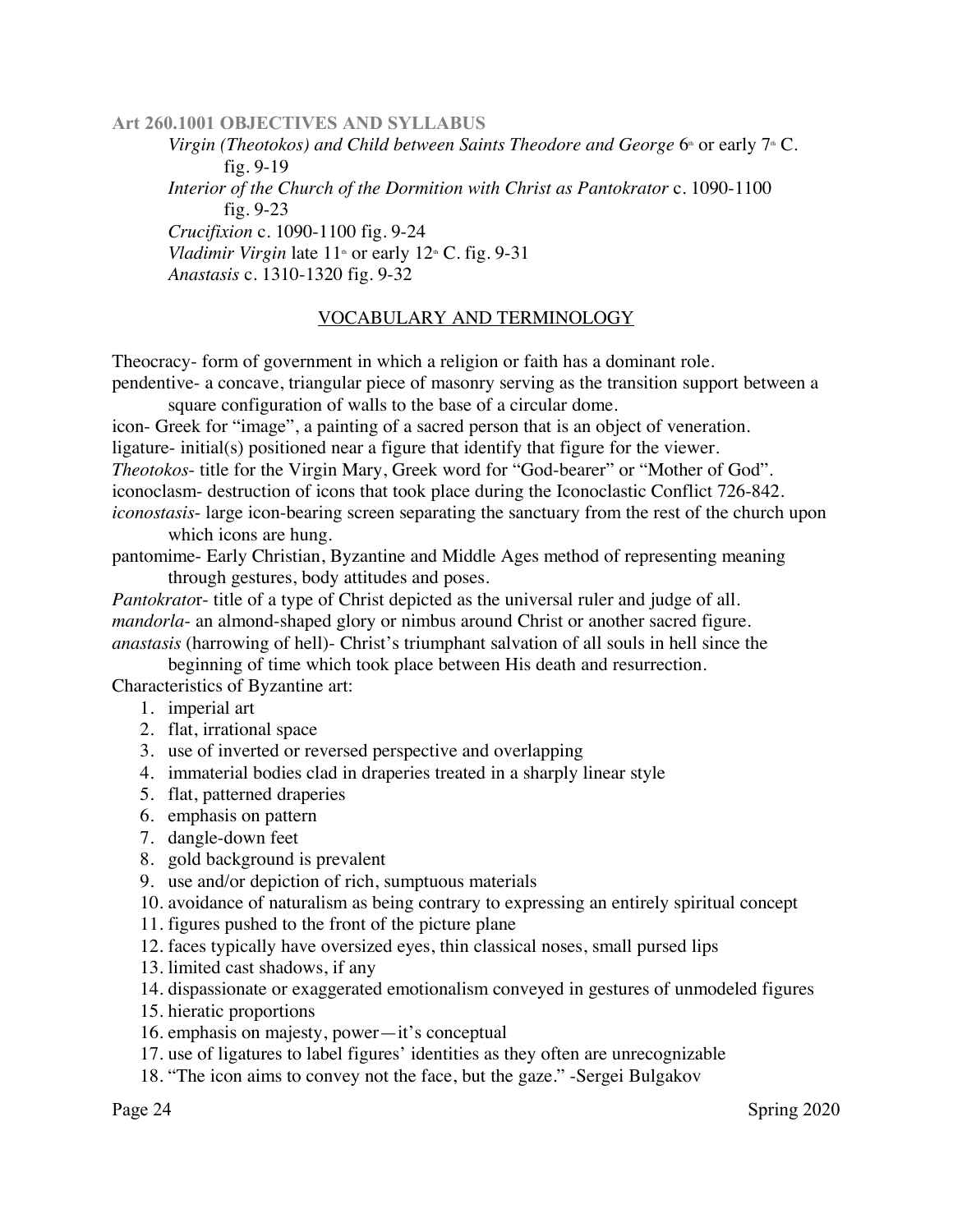# **Art 260.1001 OBJECTIVES AND SYLLABUS CHAPTER 11** *Early Medieval Europe*

### **Merovingian and Anglo-Saxon or Migration ("Animal Style") Art begins 476**

*Pair of Merovingian looped fibulae mid-6<sup>th</sup>* C. fig. 11-2 *Purse cover from Sutton Hoo Ship Burial* c. 625 fig. 11-3 Wooden portal of the stave church at Urnes c. 1050-1070 fig. 11-5

#### **Hiberno-Saxon Art**

*Chi-Rho-Iota page from the Book of Kells* late  $8<sup>th</sup>$  or early  $9<sup>th</sup>$  C. fig. 11-1 *Cross-inscribed carpet page from the Lindesfarne Gospels* c. 698-721 fig. 11-7 *St. Matthew from the Lindesfarne Gospels* c. 698-721 fig. 11-8

#### **Carolingian Art 751-936**

*Equestrian portrait of Charlemagne or Charles the Bald* 9<sup>th</sup> C. fig. 11-12 *St. Matthew from the Coronation Gospels* c. 800-810 fig. 11-13 *St. Matthew from the Ebbo Gospels* c. 816-835 fig. 11-14 *Crucifixion, cover of the Lindau Gospels* c. 870 fig. 11-16 Interior of the Palatine Chapel of Charlemagne c. 792-805 fig. 11-18 Schematic plan for a monastery, from St. Gall c. 819 fig. 11-20

#### **Ottonian Art 936-1050**

St. Michael's, Hildesheim 1001-1031 fig. 11-24 *Doors with relief panels commissioned by Bishop Bernward* 1015 fig. 11-26 *Otto III enthroned* 997-1000 fig. 11-31 *Annunciation to the Shepherds* 1002-1014 fig. 11-32 *Abbess Uta dedicating her codex to the Virgin* c. 1025 fig. 11-33

# VOCABULARY AND TERMINOLOGY

*fibula* (plural, *fibulae)-* decorative metal pin used to fasten garments, usually made of precious materials.

*cloisonné-* metalworking technique wherein strips of metal are soldered onto a metal plate edgeup in patterns then filled in with enamel in order to form a design.

- tracery- linear design in 2-d art that consists of curving, organic rope-like lines often of uniform thickness.
- granulation- metalworking technique wherein tiny metal grains are soldered onto a metal surface as part of the design.

stave- wedge-shaped vertical timbers used in Viking architecture.

illumination- decoration of drawing or painting on the pages of a manuscript.

*scriptoria-* place, often in a monastery, where illuminated manuscripts are produced.

vellum- surface for decorating or writing made of calfskin; used for manuscripts.

parchment- surface for decorating or writing made of lambskin; used for manuscripts.

carpet page- illumination that resembles a carpet or textile.

cloister- a monastery courtyard, usually enclosed by an ambulatory.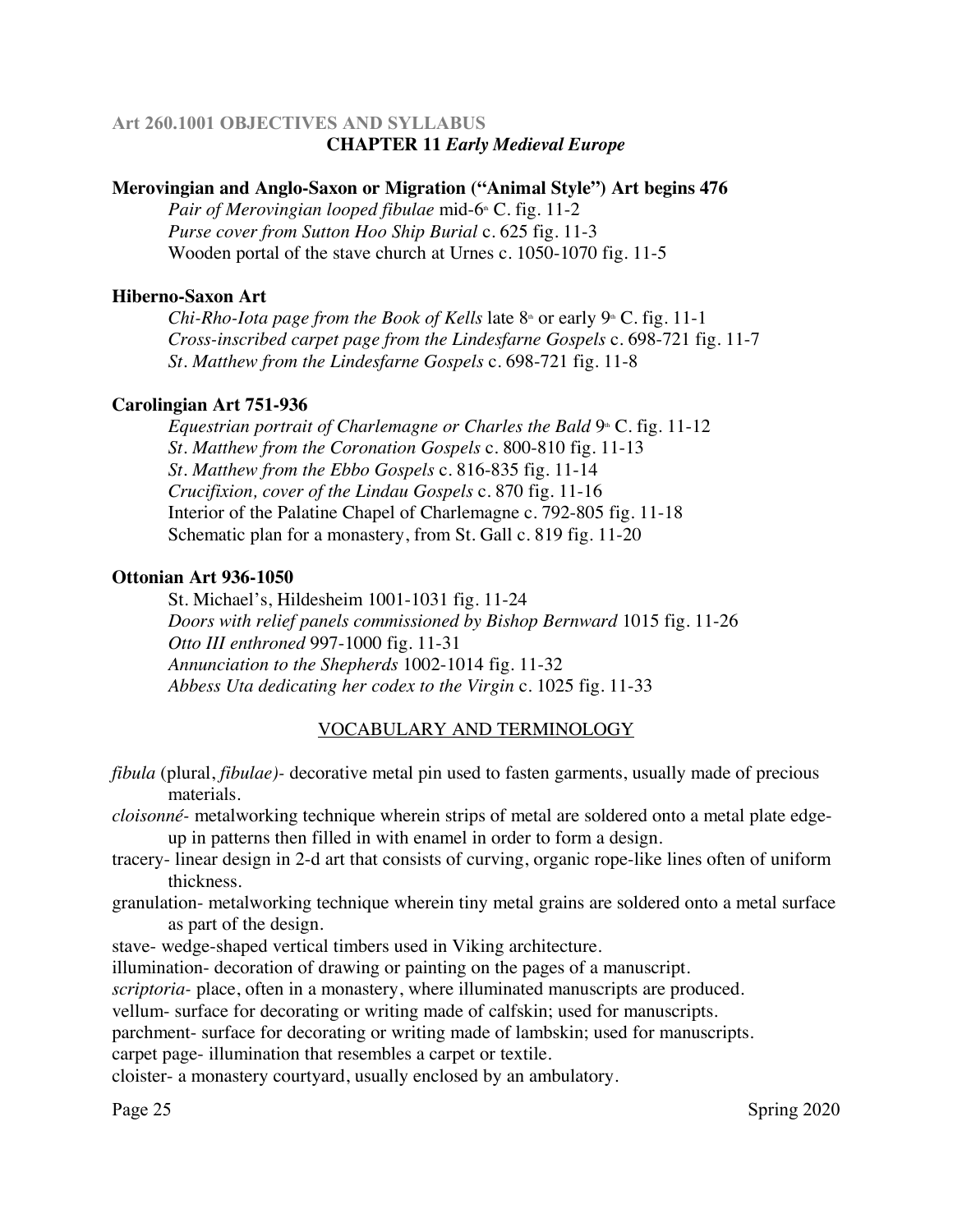ambulatory- a covered walkway enclosing a cloister or courtyard.

cabochon gemstones- stones that are polished smooth instead of cut.

crossing- the area in a church where the transept intersects the nave.

*westwork*- multi-storied façade of a church's main entrance surmounted by towers.

Carolingian "schools"- refers to the distinct styles of illuminating manuscripts popular during the Carolingian era.

*renovatio imperii Romani*- renewal of the Roman Empire, Charlemagne's goal.

tabernacle- special repository for storing the consecrated Eucharistic bread.

#### **CHAPTER 12** *Romanesque Europe*

Aerial view of Saint-Sernin c. 1070-1120 fig. 12-5 Interior of Saint-Sernin c. 1070-1120 fig. 12-7 BERNARDUS GELDUINUS. *Christ in Majesty* c. 1096 fig. 12-9 South portal of Saint-Pierre, Moissac c. 1115-1135 fig. 12-11 GISLEBERTUS. *Last Judgment, west tympanum of Saint-Lazare* c. 1120-1135 fig. 12-1 *Initial R with knight fighting dragons* c. 1115-1125 fig. 12-17 *Christ in Majesty from Santa María de Mur* mid-12<sup>th</sup> C. fig. 12-19 *Hildegard reveals her visions* c. 1150-1179 fig. 12-25 West façade of Saint-Étienne begun 1067 fig. 12-33 Interior of Saint-Étienne c. 1115-1120 fig. 12-34 EADWINE THE SCRIBE(?). *Eadwine the Scribe at Work* c. 1160-1170 fig. 12-39 *Details of the Bayeux Tapestry* c. 1070-1080 figs. 12-40 and 12-41

#### VOCABULARY AND TERMINOLOGY

tympanum- semi-circular space between the lintel and archivolts of a church's portal.

archivolts- bands of molding or voussoirs, often carved, above a tympanum.

voussoir- wedge-shaped stone that makes up the curved portion of an arch.

keystone- center voussoir that sets an arch.

jambs- side posts of a portal or doorway.

trumeau- supporting center post of a lintel, often carved.

historiated capital- capital ornamented with narrative carvings depicting figures and scenes. transverse rib- a slender molded masonry arch that crosses the nave or aisle at a 90-degree angle. rib vaults- vaults in which a framework of diagonal or transverse ribs reinforce the intersections of

the vaulting sections.

rib- reinforcing molded masonry arch that projects from a surface.

webbing- lighter material that forms a vault's panels between ribs.

quadripartite vault- a rib vault divided into four panels.

ambulatory- a covered outdoor walkway or a passageway around the apse and choir of a church's interior.

radiating chapels- chapels that extend perpendicular to the aisles or *chevet* (see *chevet* under Gothic) of a church or cathedral.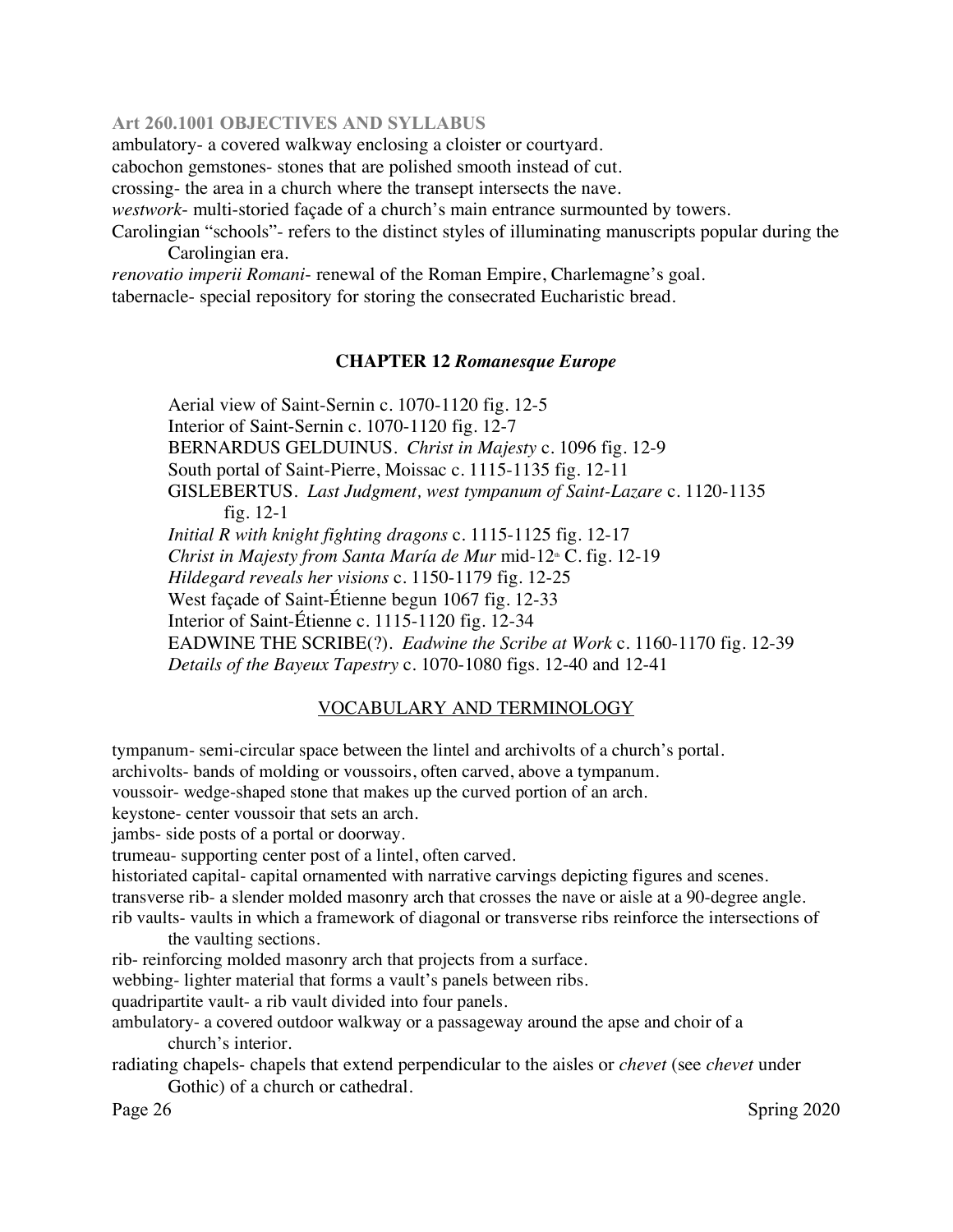composite piers- engaged columns attached to rectangular supports.

tribune gallery- upper gallery over the inner aisle flanking the nave of a church.

sexpartite vault- a vault divided into six panels.

reliquary- a container for a holy relic usually fashioned out of precious materials. *campanile*- Italian for bell tower.

incrustation- architectural decorative treatment favored in Tuscany consisting of alternating dark and light-colored stones.

### **CHAPTER 13** *Gothic Europe*

Ambulatory and radiating chapels of St. Denis 1140-1144 fig. 13-2 West façade, Chartres Cathedral c. 1145-1155 fig. 13-4 Royal Portal, west façade, Chartres Cathedral c. 1145-1155 fig. 13-5 Notre-Dame de Paris begun 1163 fig. 13-10 Interior of Chartres Cathedral begun 1194 fig. 13-14 Rose window and lancets, north transept, Chartres Cathedral c. 1220 fig. 13-18 ROBERT DE LUZARCHES, THOMAS DE CORMONT, RENAUD DE CORMONT. Interior of Amiens Cathedral begun 1220 fig. 13-20 ROBERT DE LUZARCHES, THOMAS DE CORMONT, RENAUD DE CORMONT. Choir vaults, clerestory, and triforium of the choir of Amiens Cathedral begun 1220 fig. 13-21 ROBERT DE LUZARCHES*,* THOMAS DE CORMONT, RENAUD DE CORMONT*.*  West façade of Amiens Cathedral begun 1220 fig. 13-22 *Annunciation* and *Visitation* jamb statues, Reims Cathedral c. 1230-1255 fig. 13-25 Interior of the upper chapel, Sainte-Chapelle 1243-1248 fig. 13-26 *Abraham and the three angels* 1253-1270 fig. 13-34 *Röttgen Pietà* c. 1300-1325 fig. 13-52 *Virgin of Paris* early  $14 \text{ m}$  C. fig. 13-27

### VOCABULARY AND TERMINOLOGY

Abbot Suger- abbot of St. Denis, he was the first to apply the pointed arch consistently.

- anagogical method- the "upward leading method" that is the rationale proposed by Abbot Suger to justify the use of precious materials and dazzling stained glass in sacred art and architecture in order to transport the devout to spiritual heights through the contemplation of rich material objects.
- Scholasticism- philosophical method concerning the reconciliation of faith and reason (e.g., offering a proof of the existence of God independent of faith and based on reason) founded by St. Anselm in the  $11<sup>th</sup>$  century.
- rose window- circular format pattern of stained glass resembling a blossom held by stone and bar tracery into the wall usually found at the ends of the transepts, on the façade, and apse of a Gothic church.
- tracery- ornamental stonework or iron bars that secure the panes of stained glass in a stainedglass window.